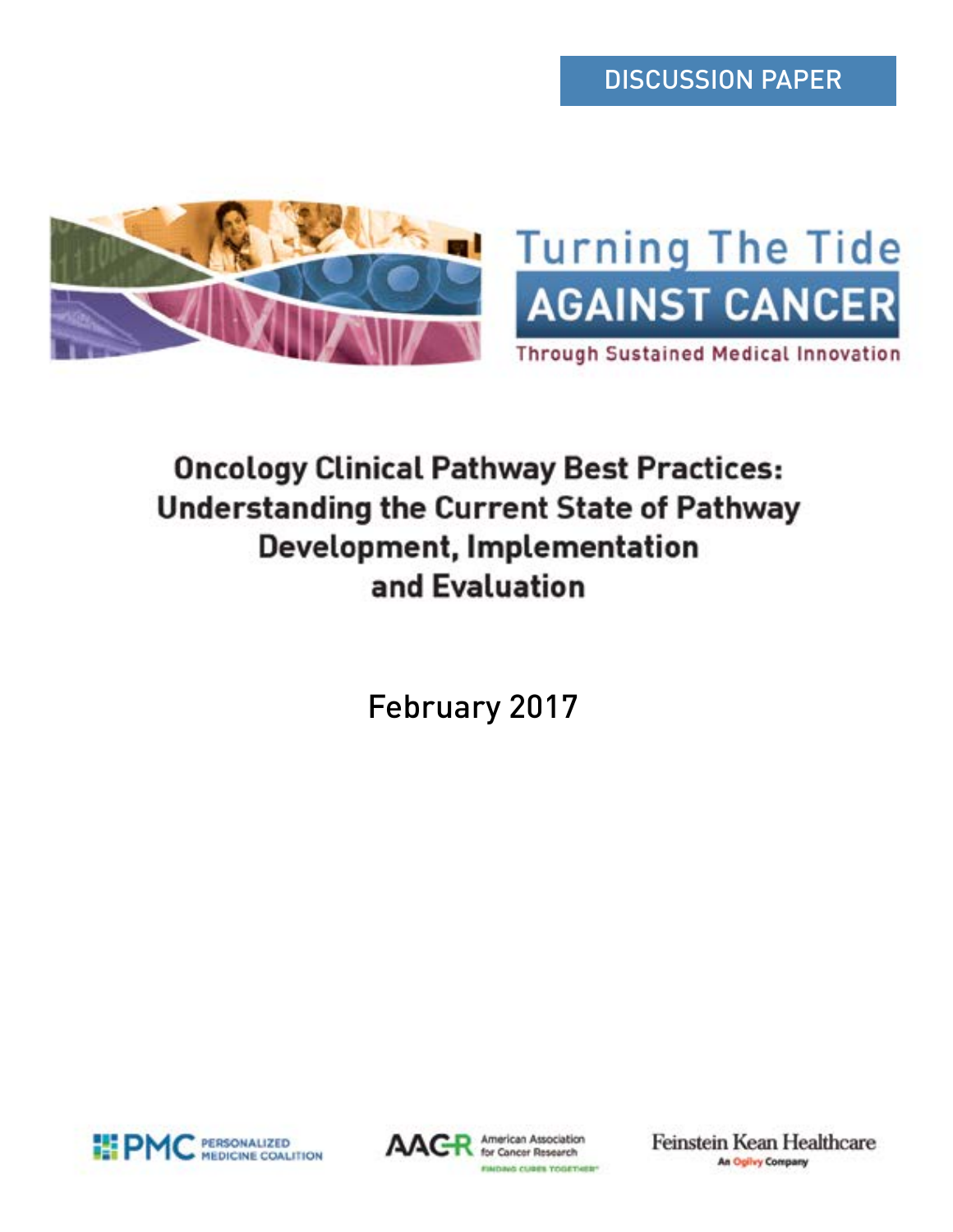# **©Copyright 2017**

Suggested Citation: Oncology Clinical Pathway Best Practices: Understanding the Current State of Pathway Development, Implementation and Evaluation. Discussion Paper. Tyne C [Ed.]. Washington, DC: Feinstein Kean Healthcare; February 2017. Available at: [www.TurningTheTideAgainstCancer.org](http://www.TurningTheTideAgainstCancer.org).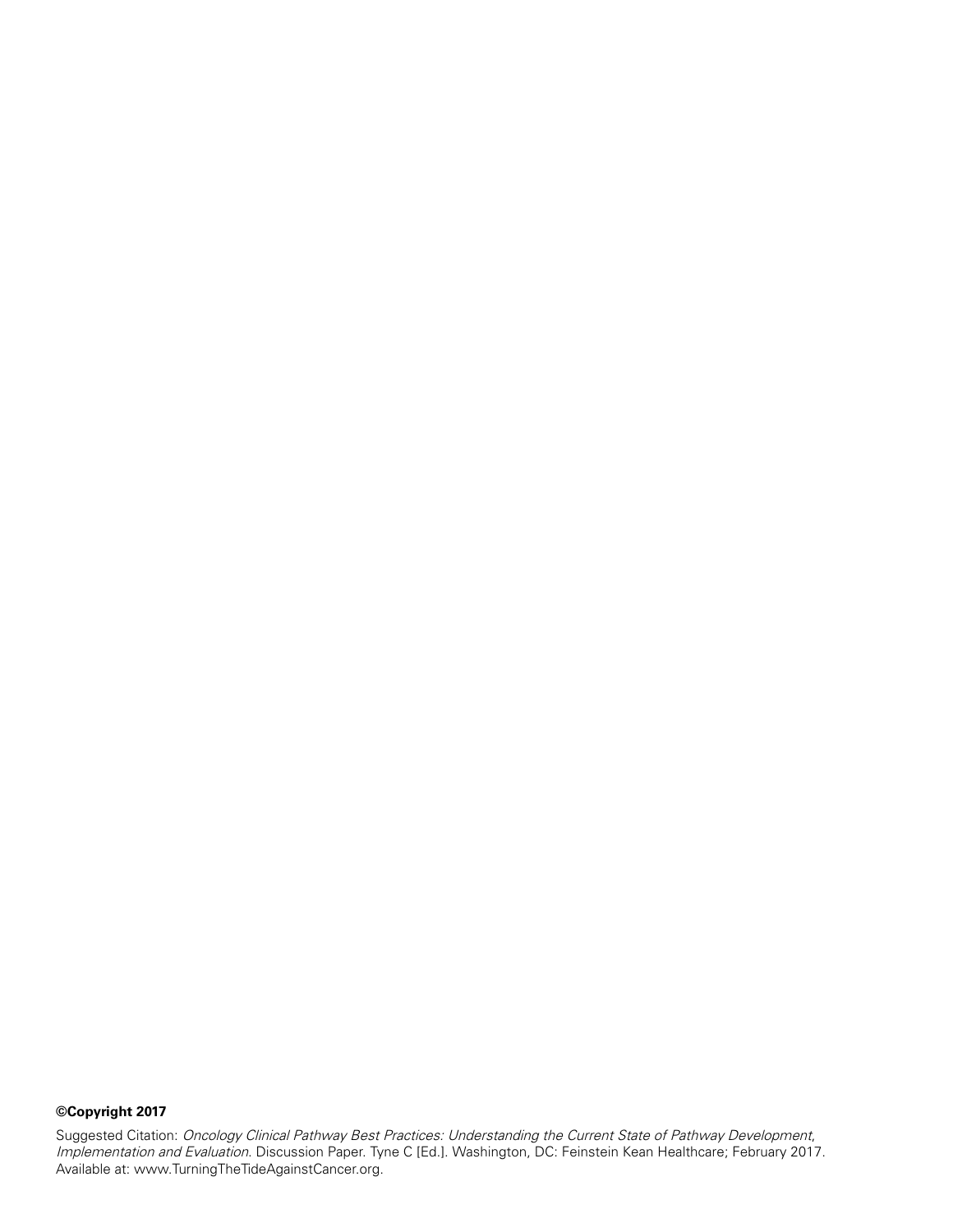# **A Note from the Turning the Tide Against Cancer Co-Conveners**

Since its inception in 2012, the mission of the Turning the Tide Against Cancer Through Sustained Medical Innovation (T3)\* initiative has been to identify policy solutions that sustain oncology innovation while addressing the issue of rising healthcare costs. Over the last few years, the co-conveners of the T3 initiative have regularly offered concrete and practical recommendations for enabling efficient and effective cancer care while ensuring continued innovation, including recommendations aimed to:

- Strengthen the evidence base for better patient value;
- Develop and apply new tools for high-value decision making in healthcare;
- Expand patient-centered, value-based payment models;
- Modernize regulatory pathways to keep pace with science and research;
- Adapt to continual scientific advances and modern oncology practices; and
- Ensure transparency in design of tools and models.

In 2015, the T3 co-conveners hosted a roundtable on alternative payment models, from which emerged the articulated need for clinical pathways to be transparent, representative of patient priorities, evidence-based, and regularly updated to reflect current scientific evidence and clinical advances.†

In the summer of 2016, the T3 co-conveners brought together a multidisciplinary group of experts<sup>‡</sup> from the oncology community to leverage their different perspectives and to develop consensus around the critical elements that pathways must have to deliver high-quality and high-value oncology care. The initiative then commissioned Discern Health to facilitate an assessment of how current pathway programs align against the consensus best practices. This report details those best practices and Discern's findings.

We have reached a point where the cost of cancer care has become an acute concern for many patients, and the oncology community is working to find strategies that balance personalized care and patient access. Ultimately, though, we need to be sure that any strategy implemented supports patients obtaining the care that is the right care, and best care, for them.

Sincerely,

Edward Ottalamo

**Edward Abrahams, Ph.D.** President Personalized Medicine Coalition

Gilbert S. Chenn

**Gilbert Omenn, M.D., Ph.D.** Chair, American Association for Cancer Research Health Policy Subcommittee; Professor of Computational Medicine & Bioinformatics, University of Michigan

**Marcia A. Kean, M.B.A.** Chairman Feinstein Kean Healthcare

\* The Turning the Tide Against Cancer (T3) co-conveners are the American Association for Cancer Research, the Personalized Medicine Coalition, and Feinstein Kean Healthcare. † Miller AM, Omenn GS, Kean MA. The Impact of Alternative Payment Models on Oncology Innovation and Patient Care. Clin Cancer Res. 2016 May 15;22(10):2335-41. ‡ See Appendix A for expert working group participants.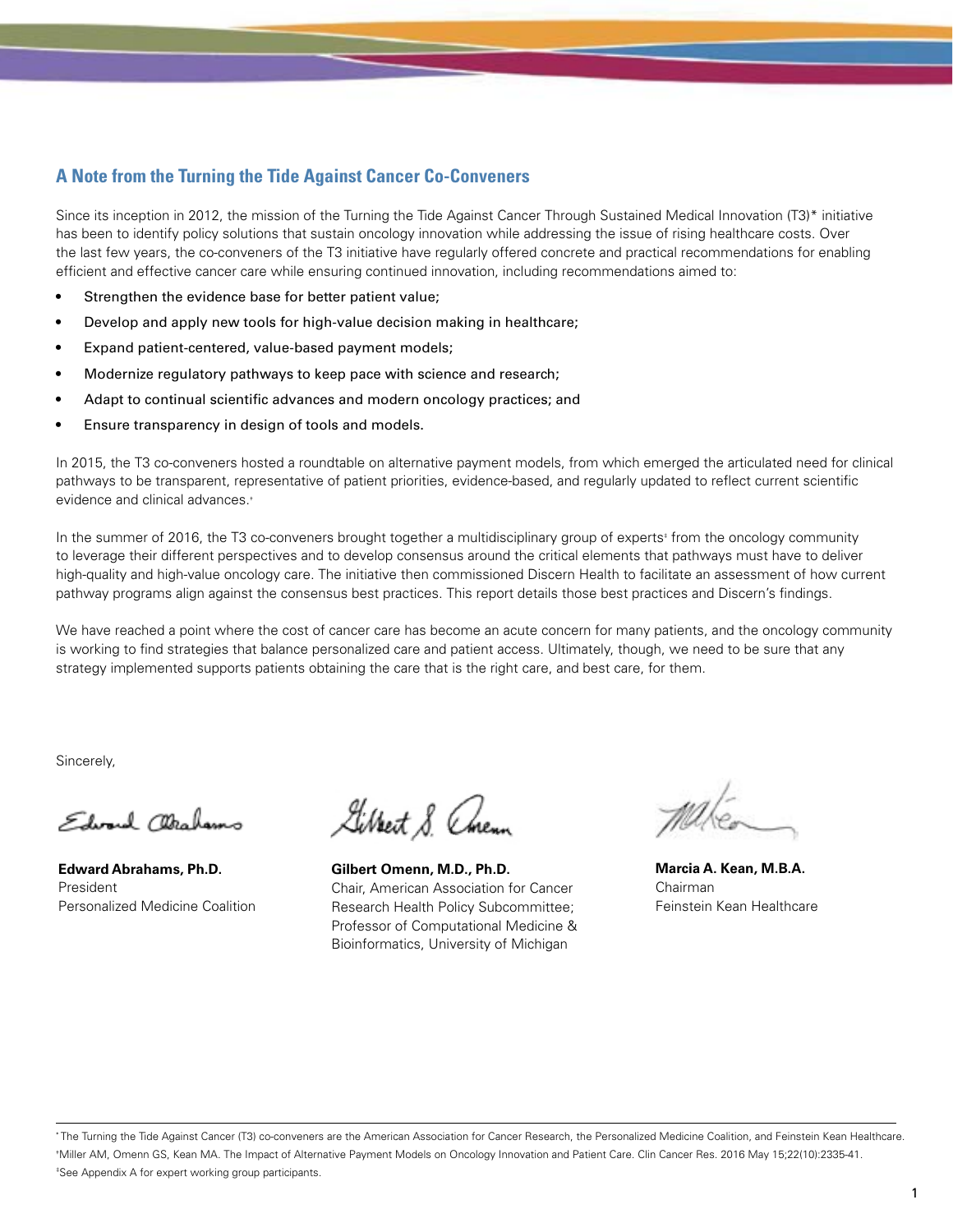# **Executive Summary**

Clinical practice guidelines, standard of care, and clinical pathways are tools used to guide treatment decisions in oncology care, but the distinction between them is not always clear. As defined by the Institute of Medicine, guidelines include "recommendations intended to optimize patient care that are informed by a systematic review of evidence and an assessment of the benefits and harms of alternative care options." Clinical guidelines typically incorporate standard of care, which the National Cancer Institute defines as, "treatment that is accepted by medical experts as proper treatment for a certain type of disease and that is widely used by healthcare professionals."\*\* Pathways, however, are considered to be evidence-based decision-support tools that can be used to direct treatment options, but ultimately there is no clear differentiator between a guideline and a pathway. When used appropriately, pathways can help clinicians make sense of quickly evolving science, ensure patients receive the right care at the appropriate time, help standardize care and limit unnecessary variation. When used in combination with other tools and solutions, clinical pathways can support the goals of a patient-centered, value-based healthcare delivery system. However, if not designed or implemented appropriately, pathways can create barriers to patient choice, impede access to innovative oncology care, and limit physician autonomy.

#### **Expert Working Group Identifies Best Practices for Pathways**

To understand how oncology pathways can meet their potential of supporting patient access to optimal care, the Turning the Tide Against Cancer Through Sustained Medical Innovation (T3) initiative convened a multidisciplinary expert working group to understand how pathways can sustain innovation while enabling high-quality, patient-focused care. During the summer of 2016, the working group engaged in a two-phase project designed to

- Come to consensus around a set of best practices for oncology clinical pathways that balances innovation with patient access, and
- Conduct an assessment of select pathways and pathway programs to determine how closely they align with the identified best practices.

#### **Analysis Finds Pathways Lack Transparency and Patient Engagement while Increasing Provider Burden**

For the purposes of this expert working group exercise and this report, oncology clinical pathways were understood as multidisciplinary care plans that translate evidence into specific guidance on the sequencing of care and the timeline of interventions for patients with specific diagnoses and characteristics. The pathway best practices created by the expert working group stress a need for transparency, patient involvement and evidence-based decision making. After completing an assessment of seven pathway programs against the consensus best practices, our analysis found the following:

- There is little transparency in how pathways are developed and modified, how regimens are chosen, and whether costeffectiveness plays a role in which pathways are considered on-pathway versus off-pathway.
- Pathway developers do not frequently engage stakeholders, specifically patients, in pathway development and instead see patient engagement as the role of providers.
- Pathways can increase provider burden for two reasons healthcare teams may face redundant workflows due to lack of interoperability and integration between the pathway and electronic medical record, and providers must track how their use of specific pathways meets variable goals across multiple payers (e.g., decision support, prior authorization, etc.).
- No one stakeholder group is accountable across the pathway process from development through evaluation, which can lead to gaps in oversight.

\*\*National Cancer Institute. Standard of Care. In NCI Dictionary of Cancer Terms. Available at: https://www.cancer.gov/publications/dictionaries/cancer-terms?cdrid=346525. Accessed February 2, 2017.

<sup>§</sup> National Academy of Sciences Institute of Medicine. Clinical Practice Guidelines We Can Trust. March, 2011. Available at: [https://www.nationalacademies.org/hmd/](https://www.nationalacademies.org/hmd/Reports/2011/Clinical-Practice-Guidelines-We-Can-Trust/Report-Brief.aspx) [Reports/2011/Clinical-Practice-Guidelines-We-Can-Trust/Report-Brief.aspx](https://www.nationalacademies.org/hmd/Reports/2011/Clinical-Practice-Guidelines-We-Can-Trust/Report-Brief.aspx). Accessed July 18, 2016.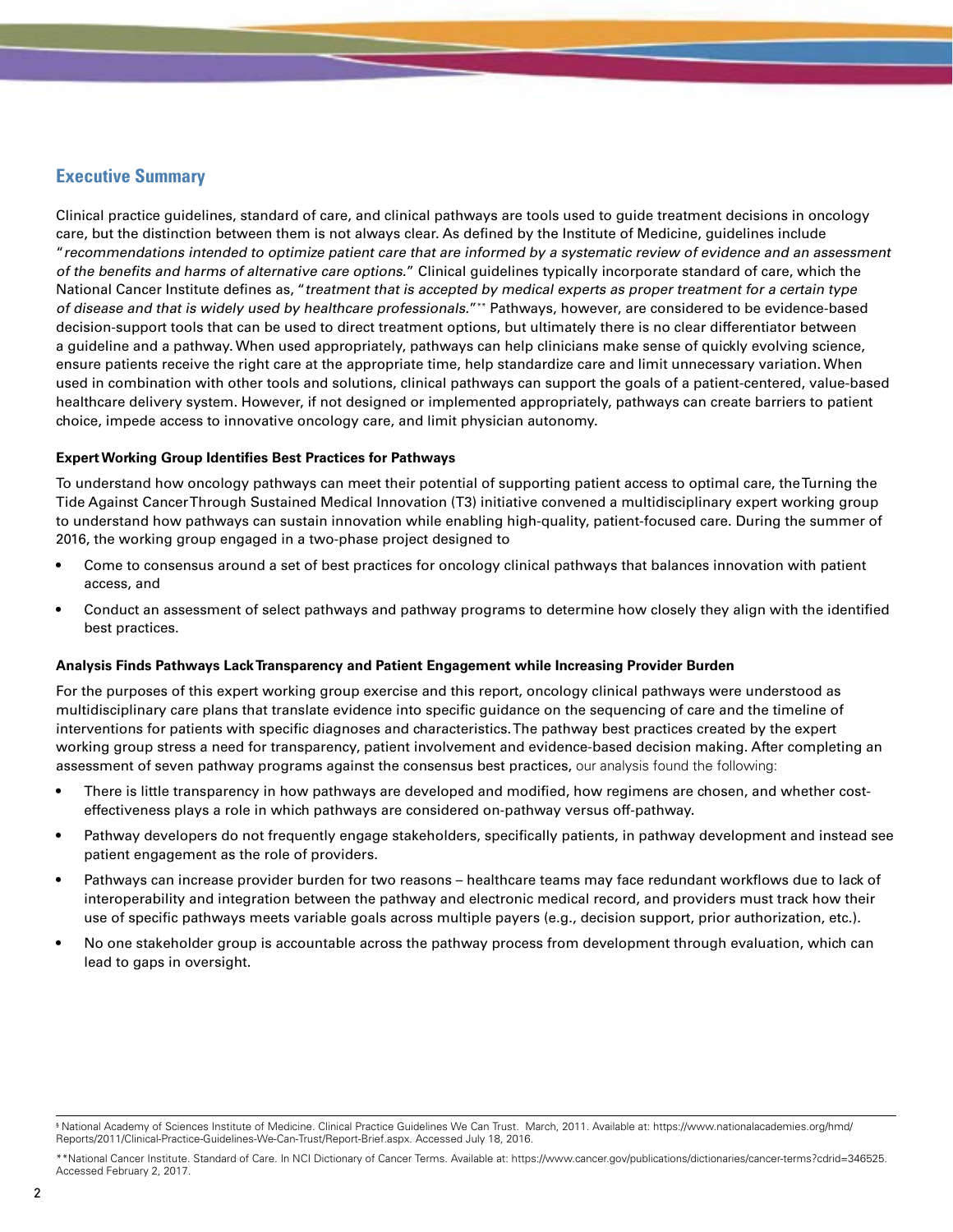#### **Oversight Is Needed for Oncology Clinical Pathways**

The lack of accountability across the lifecycle of a pathway, while problematic, can be rectified. Several independent bodies within the U.S. healthcare system provide oversight and support accreditation, including URAC and the National Committee for Quality Assurance (NCQA). Some groups focused specifically on oncology, such as the American Society of Clinical Oncology (ASCO), the American College of Surgeon's Commission on Cancer, or the National Comprehensive Cancer Network (NCCN), have worked to support accreditation processes, as well. As part of the stakeholder community, these organizations work with other stakeholders to develop quality measures and standards, with the goal of supporting high-quality, valuedriven, patient-centered care. Such oversight is currently missing when it comes to oncology clinical pathways.

#### **The T3 Initiative Recommends that an Independent Body Serve in an Accreditation Capacity**

Given this gap, and when taking into consideration the findings outlined in this report, the T3 initiative recommends identifying an independent third party that could serve in an accreditation or oversight capacity, and could be tasked with developing standards and measures for each part of the pathway phase, from development to monitoring and evaluation, including:

- Outlining standards for how treatment regimens are assessed and selected for on-pathway inclusion;
- Requiring stakeholder involvement, specifically patient involvement, in the development, monitoring and evaluation of pathways;
- Developing point-of-care tools or advocating for interoperability among electronic systems to ease the administrative burden for providers;
- Guiding the frequency of pathway updates that result from not just new scientific data, but also real-world evidence obtained during pathway monitoring and evaluation; and
- Establishing a disclosure system whereby patients are informed when a pathway is used to direct part of their treatment decision making.

#### **High-Quality Oncology Care Depends on Getting Personalized Treatments to the Right Patients**

The national discussion around value, and the need to balance cost with patient access to innovative care, has become critical to making sure patients obtain optimal benefit and are treated as individuals and not in a one-size-fits-all manner. When used correctly, pathways can have an important role in directing the right treatment to the right patient at the right time; however, we must ensure that these tools are appropriately constructed, implemented and monitored, to provide patients with the highest quality cancer care possible.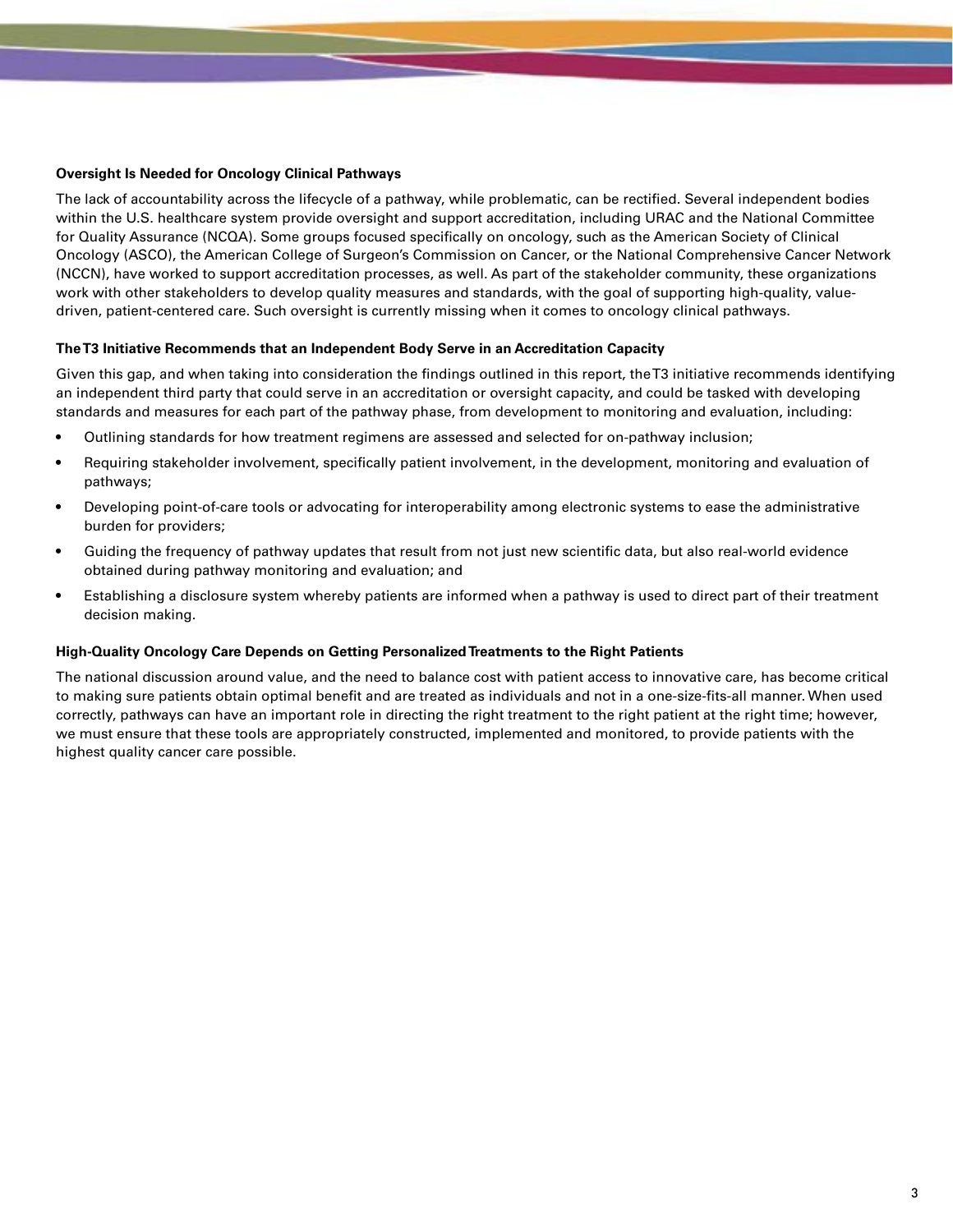# **Table 1. Best Practices for Oncology Clinical Pathways**

#### **Development**

- a. The pathway developer has a clearly defined governance process that:
	- i. Is supported by codified bylaws and procedures and outlines roles and responsibilities; and
	- ii. Includes multi-stakeholder input from at least:
		- 1. Patients;
		- 2. Actively practicing oncologists;
		- 3. Pharmacists; and
		- 4. Oncology social workers.
- b. The pathway developer ensures that the pathways are supported by high-quality clinical evidence.
	- i. Each clinical recommendation (or decision point) in the pathway cites current, high-quality clinical evidence and a level of evidence score.
	- ii. If high-quality clinical evidence is not available to support a specific decision point in a pathway, that decision point is supported by expert opinion, and is noted as such.
	- iii. Both the methodology used for classifying evidence as well as the level of evidence for specific decision points should be indicated.
- c. The pathway development and maintenance process is transparent to all stakeholders, including:
	- i. The names of the stakeholders involved in pathway development and maintenance;
	- ii. Any conflicts of interest for the stakeholders involved in development;
	- iii. The frequency of revisions;
	- iv. The criteria used to determine the inclusion of various treatment regimens; and
	- v. An opportunity for external stakeholders not involved in the pathway's development and maintenance to provide input to pathway development and maintenance.
- d. The pathway provides a mechanism for physicians to deviate from the pathway with documentation in response to a patient request, or when it is medically necessary based on the patient's entire clinical record.
- e. Pathway developers incorporate individual patient preferences in pathway criteria.
- f. Pathway developers should ensure the pathway works in combination with a practice's electronic medical record system.
- g. The pathway developer tests the pathway system for daily workflow operational usability before full implementation.
- h. The pathway designates the frequency of review and maintenance to ensure ongoing alignment with clinical evidence and best practices. At a minimum, the pathway should be reviewed when:
	- i. Relevant supporting clinical evidence is updated or practice-changing data are published;
	- ii. A new U.S. Food and Drug Administration (FDA) approval or additional indication is available for a treatment regimen.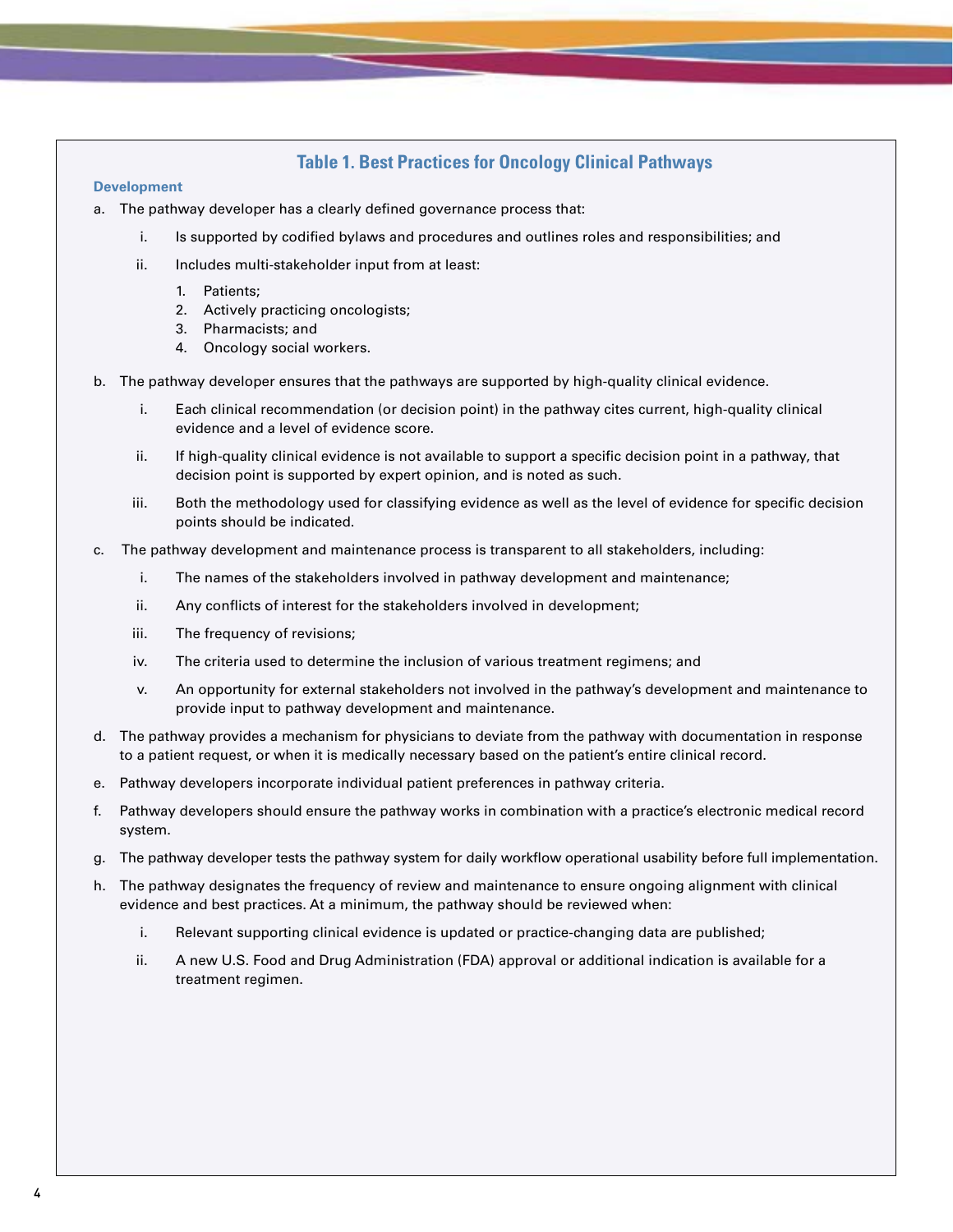#### **Implementation**

- a. Patients are informed when a pathway is being used to guide their care plan. At a minimum, the information should include:
	- i. The purpose and expected benefits of using pathways as an approach;
	- ii. Why a pathway is relevant to the patient and his/her treatment;
	- i. Whether participation in a pathway may limit a patient's treatment options or whether there may be alternative pathways to consider;
	- ii. The organization that developed the pathway and what its role is in the oncology community;
	- iii. Whether the patient's healthcare provider may receive financial incentives for adherence to the pathway at a patient level; and
	- iv. Contact information to access additional details about the pathway.
- b. Pathway details are available for clinicians and patients, including whether physicians can deviate from the pathway without penalty when it is appropriate for the patient.
- c. Staff is given adequate training for implementing the pathways, including:
	- i. Use of health information technology (HIT) systems to support pathway implementation; and
	- ii. Appropriately assessing whether patients meet inclusion/exclusion criteria.
- d. Physicians can deviate from the pathway without penalty when they believe it is medically appropriate for the patient.
- e. Patients enrolled in a clinical trial are considered on-pathway for purposes of calculating a pathway adherence rate.
- f. The pathway has a mechanism to follow excluded patients who fall outside the pathway protocol, in order to more completely capture patient specific data, and to ensure that the pathway is not too restrictive.

#### **Monitoring and Evaluation\***

- a. Monitoring
	- i. Payers and providers collaborate to monitor the use of the pathway to ensure accuracy, quality and appropriateness of care.
	- ii. There is a feedback monitoring mechanism that monitors adherence rates (and shares them with the payers and providers).
- b. Evaluation
	- i. Pathway developers should design their products to facilitate the measurement of relevant performance metrics focused on patients and their disease (including the appropriate time horizon for the various types of measures).
	- ii. The measure set should include:
		- 1. Patient-focused measures, such as quality of life, satisfaction, experience of care, ability to work, symptom and side effect management, and patient-defined outcomes;
		- 2. Clinical measures, such as patient outcomes (including mortality), complications and adverse events;
		- 3. Clinician-focused measures, such as satisfaction, clinical autonomy and compliance with pathways; and
		- 4. Resource use measures, such as length of stay, costs (both episodic and overall) and readmission rates.
	- iii. The pathway includes a protocol to collect and measure the necessary data to improve quality of care and optimize patient outcomes.
	- iv. Results are reported back to the implementing health system (to inform ongoing quality improvement efforts) and to the pathway developer (to inform pathway maintenance).

**\*Note: For the purposes of this document, "monitoring" is defined as a real-time, individual-level assessment, while "evaluation" is defined as a population-level assessment to determine a pathway's overall effectiveness.**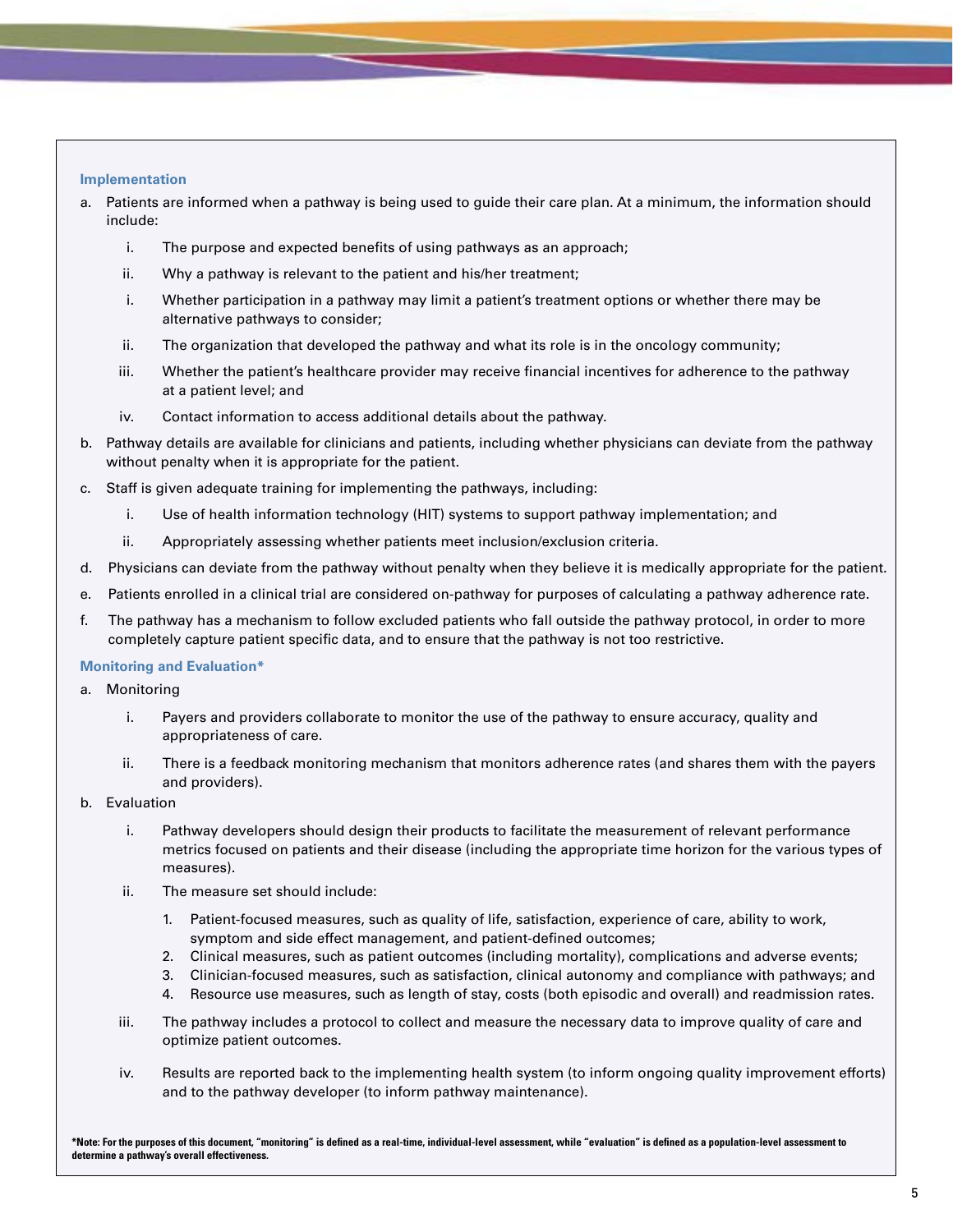# **Section 1: Introduction and Background**

# **Introduction**

Clinical practice guidelines, standard of care, and clinical pathways are ubiquitous in cancer care, but the distinction between them is not always well understood. As defined by the Institute of Medicine, clinical practice guidelines are "statements that include recommendations intended to optimize patient care that are informed by a systematic review of evidence and an assessment of the benefits and harms of alternative care options."1 Clinical guidelines also typically incorporate standard of care, which is understood as "treatment that is accepted by medical experts as proper treatment for a certain type of disease and that is widely used by healthcare professionals.2 In contrast, clinical pathways are considered to be practical decision-support tools, still evidence based, but distilled to support directed treatment decisions for specific types of patients. Ultimately, there is no bright line differentiating pathways and guidelines for oncology.

Broadly speaking, when designed appropriately, pathways can help clinicians stay informed of and make sense of quickly evolving science, ensure that patients receive the optimal care at the appropriate time, help to standardize care and limit unnecessary variation.<sup>3</sup> When used in combination with other tools and solutions, clinical pathways can support the goals of a patient-centered, value-based healthcare delivery system. However, if not designed or implemented appropriately, pathways can create barriers to patient choice and access to innovative oncology care, and also limit physician autonomy.<sup>4</sup> Stakeholders both within and outside of the oncology community have begun working together to assess how pathways are developed, understand their inherent benefits and limitations, and lay out recommendations for their development and implementation.<sup>5,6,7,8,9</sup>

To understand how oncology pathways can meet their potential of supporting patient access to optimal care, the Turning the Tide Against Cancer Through Sustained Medical Innovation (T3) initiative convened a multidisciplinary expert working group (see Appendix A) to understand how pathways can sustain innovation while enabling high-quality, patient-focused care. During the summer of 2016, the working group engaged in a two-phase project designed to:

- Come to consensus around a set of best practices for oncology clinical pathways that balances innovation with patient access, and
- Sample selected pathways and pathway programs to assess how closely they are aligned with the identified best practices.

This report details the 'Best Practices for Oncology Clinical Pathways' (Table 1) developed by the expert working group, presents the findings of the pathways assessment, and describes the complex interrelationships among pathway developers, physicians, insurance organizations and an array of intermediaries. For the purposes of this expert working group exercise and this report, oncology clinical pathways can be understood as multidisciplinary care plans that translate evidence into specific guidance on the sequencing of care and the timeline of interventions for patients with specific diagnoses and characteristics.

# **Background**

Treatment protocols, including guidelines and pathways, have been an integral component of cancer care from the earliest days of systematic research. In fact, the concept of testing specific treatment regimens systematically and documenting the results was pioneered by early cancer researchers.<sup>10</sup> There is broad consensus within the medical community that evidencebased treatment – offering patients regimens proven effective through rigorous science – is the foundation of treatment. However, as the oncology treatment paradigm evolves more rapidly than ever before, tension now exists between those who advocate proceeding on the basis of incontrovertible existing evidence, versus those who are willing to pursue the promise of longer life, better quality of life, or the chance of a cure on the basis of emerging evidence.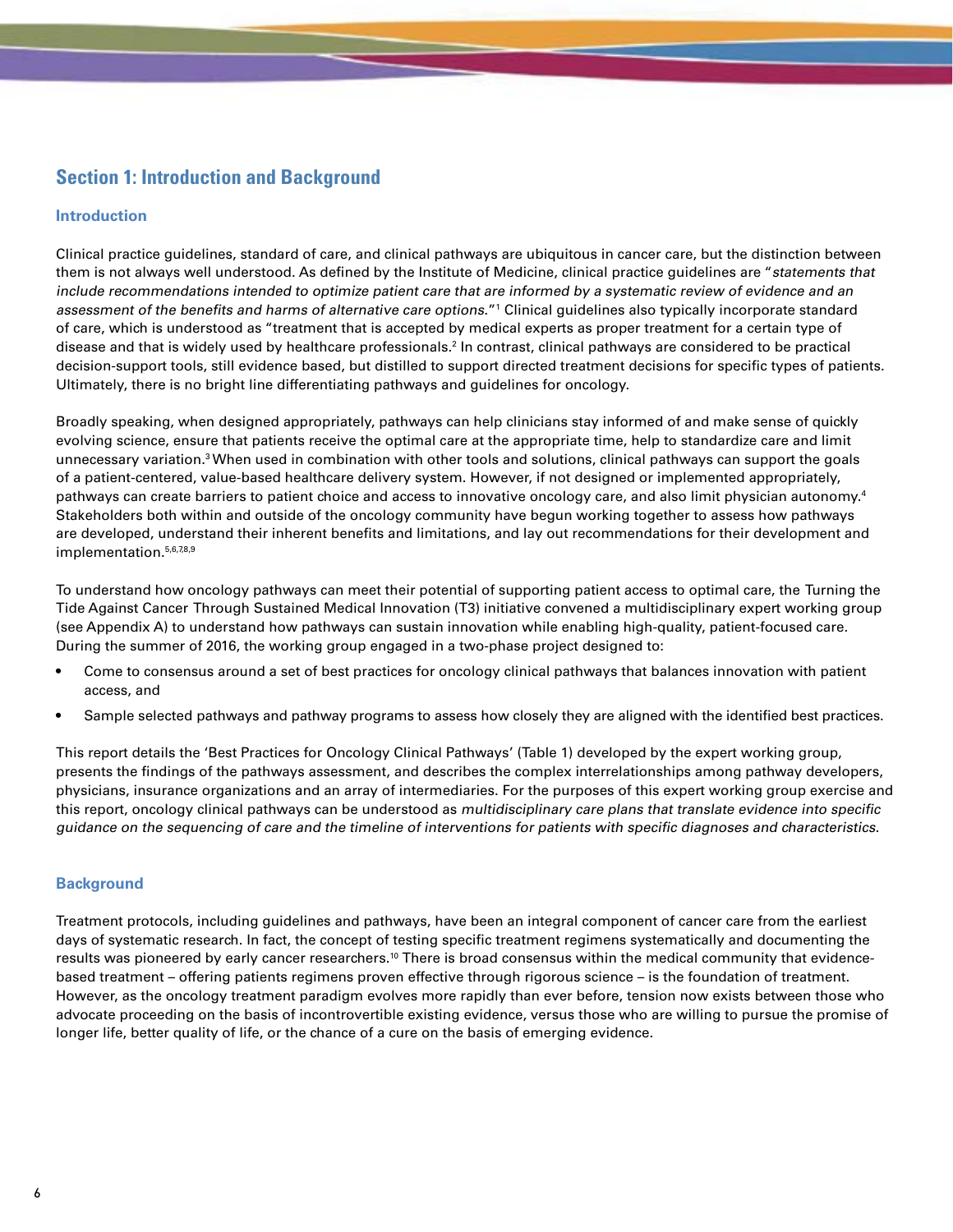### **A Proliferation of Pathways**

The emergence of new medical technology, including novel classes of therapeutic drugs and innovative surgical procedures, has dramatically increased the cost of oncology care in the past decade.<sup>11</sup> In order to balance concurrent demands for evidence-based treatment, cost management and continued innovation, the cancer community is working to assess and implement a variety of novel healthcare delivery strategies. Patient preferences, quality management and financial implications for physicians and patients have all become important factors in treatment decision making.

In addition, payers are grappling with the high cost of oncology treatment and the demand by employers and patients to moderate the cost of healthcare, particularly as patients face higher co-payments, deductibles and premiums. Historically, health insurers and physicians have tried multiple strategies to mitigate cost and quality concerns, including alternative payment models,<sup>12,13</sup> prior authorization systems, programs to increase use of evidence-based treatment protocols,<sup>14,15,16</sup> and most recently, the 'oncology medical home.'17 In 2015, the Centers for Medicare and Medicaid Services (CMS), one of the most influential payers in oncology care, announced it will begin shifting its reimbursement models to reward high-value oncology care, not high-volume care.<sup>18</sup> In July 2016, practices began participating in the CMS Oncology Care Model (OCM),<sup>19</sup> a voluntary program under which CMS will pay enhanced reimbursement to oncology practices that provide care coordination and patient navigation services, while also utilizing national treatment guidelines.<sup>20</sup>

As the desire to adhere to evidence-based medicine while incentivizing value becomes more widespread, many payers are increasingly turning to clinical pathways as tools to facilitate this process. The overarching goal is to incentivize the use of a more cost-effective treatment regimen when comparable clinically effective treatment options are available at significantly different price points. Unfortunately, initiatives to improve evidence-based practice and efficiency in oncology care have not been coordinated.

The field of oncology care is now facing a proliferation of pathways and authorization programs implemented by payers, payer intermediaries and provider groups, each slightly different and very few of which are interoperable. As provider groups consolidate and respond to payer initiatives, many oncology groups have adopted pathways and administrative management tools to improve care, increase the availability of data, maximize reimbursement, and add leverage to contract negotiations with payers. Thus, physicians contracted to multiple insurers, as most are, are subject to a wide variety of both internal and external administrative requirements for demonstrating medical necessity and the evidence base of their proposed treatments.

# **Methodology**

Representatives from the following stakeholder groups were invited to participate in the expert working group: patient advocates, oncology care providers, the biopharmaceutical industry, health information technology experts and payers. The working group was asked to fulfill the following objectives:

- Come to consensus around a list of 'Best Practices for Oncology Clinical Pathways' (Table 1) that balances innovation with high-value oncology care (Phase I); and
- Assess how closely currently utilized pathway programs align with this list of best practices (Phase II).

For Phase I of the project, the working group was presented with, and asked to respond to, an initial draft of best practices, which was developed based on a literature review of key quality issues and recommendations related to clinical pathways.That literature review identified four key domains of pathway quality (i.e., development, implementation, monitoring, and evaluation), as well as expert opinion on best practices within each domain.The results of the literature review emphasized the importance of clinical leadership, reliance on current evidence, and multi-stakeholder participation in pathways.The initial draft best practices for oncology pathways was based on those principles. After the initial draft best practices was developed, the T3 co-conveners conducted an online survey of its expert working group members to gauge the relative importance of various components included in the draft.The draft best practices were then revised using the survey results, and subsequently refined through a series of expert working group conference calls.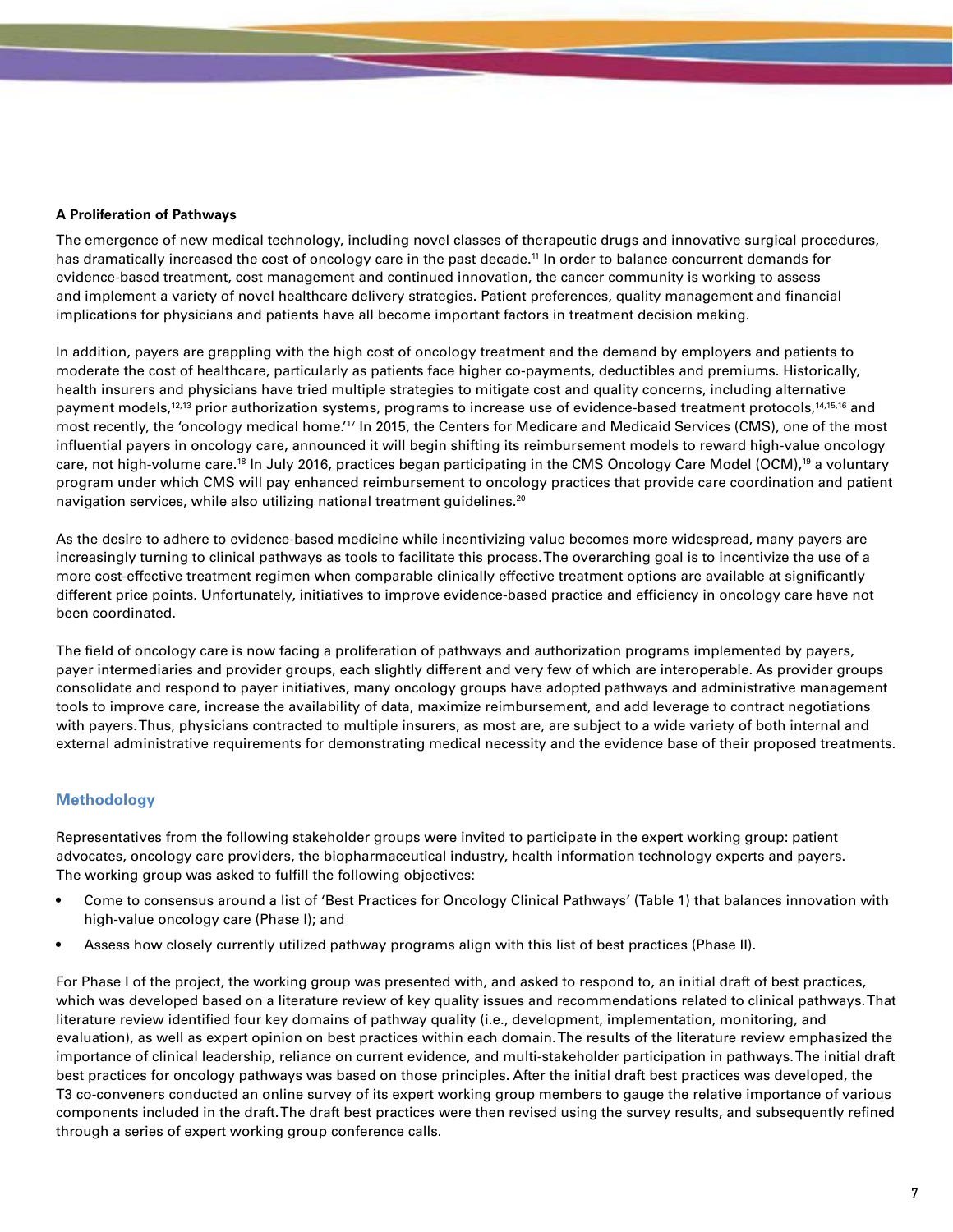Once the working group members came to consensus around the best practices, they identified pathway programs of interest for Phase II of the project, the pathways assessment, based on their knowledge of the current field of oncology practice. For each of the identified organizations, the T3 initiative worked with Discern Health, an outside research firm, to conduct a thorough review of each organization's website. Several organizations initially identified for review were eliminated due to corporate acquisitions, mergers or change in business model. In addition, National Comprehensive Cancer Network (NCCN) guidelines were added to the review list as a benchmark since they were frequently referenced as the source guidelines for clinical pathways.

Staff then worked with Discern to contact each of the developing organizations to request an interview with an individual involved in the development and implementation of the pathway and request samples of the pathways if the pathways were not publicly available. Only NCCN guidelines and Anthem-AIM pathways are available to the public. Pathways in eviti's Advisor are available to physicians with registration. Via Oncology made pathways available to the T3 initiative after a Non-Disclosure Agreement was signed.

Following website review and, when possible, an interview, a profile of each organization was constructed providing general information about the organization's approach, and specific information regarding compliance with its pathway. Profiles were sent back to each organization with a request that the organization complete missing information and make corrections as

| Table 2: Companies Reviewed for this Report                               |                |                                                                             |                                                              |                                               |                                                                                                                                                                                                                                                        |  |
|---------------------------------------------------------------------------|----------------|-----------------------------------------------------------------------------|--------------------------------------------------------------|-----------------------------------------------|--------------------------------------------------------------------------------------------------------------------------------------------------------------------------------------------------------------------------------------------------------|--|
| <b>Developer Name</b>                                                     | Payer<br>(Y/N) | <b>Pathway Licensed</b><br>and Used in<br><b>Multiple Products</b><br>(Y/N) | <b>Website</b><br><b>Review</b><br><b>Conducted</b><br>(Y/N) | <b>Interview</b><br><b>Conducted</b><br>(Y/N) | <b>Type of Pathway Program</b>                                                                                                                                                                                                                         |  |
| Alabama Blue<br><b>Cross Blue Shield</b><br>(BCBS)                        | Y              | N                                                                           | Y                                                            | N                                             | Alabama BCBS is a payer incentive program, with<br>pathways administered by AIM.                                                                                                                                                                       |  |
| <b>Anthem-AIM</b><br>(includes Empire)<br><b>Blue Cross)</b>              | Y              | N                                                                           | Y                                                            | Y                                             | Anthem-AIM is a payer incentive program, with<br>pathways administered by AIM.                                                                                                                                                                         |  |
| <b>Cardinal Specialty</b><br><b>Health Solutions</b><br>(P4 and PathWare) | N              | N                                                                           | Y                                                            | Y                                             | PathWare is a pathways management software.<br>Cardinal tools will show any pathways selected by<br>the user. Cardinal does not develop or license any<br>pathways directly.                                                                           |  |
| eviti Advisor                                                             | N              | Y                                                                           | Y                                                            | Y                                             | eviti Advisor is an evidence library for decision<br>support (eviti Connect is a separate tool used for<br>authorization).                                                                                                                             |  |
| <b>McKesson Clear</b><br><b>Value Plus</b>                                | N              | N                                                                           | Y                                                            | N                                             | McKesson Clear Value Plus is a pathway management<br>software program that includes some pathways<br>based on guidelines and licensed from NCCN and<br>modified for 'value.' It offers options to create<br>preferences and integrates with some EMRs. |  |
| <b>National</b><br>Comprehensive<br><b>Cancer Network</b><br>(NCCN)       | N              | Y                                                                           | Y                                                            | N                                             | NCCN is a guideline developer whose guidelines<br>frequently serve as the source of pathways, which are<br>modified by others.                                                                                                                         |  |
| <b>New Century</b><br><b>Health (NCH)</b>                                 | N              | N                                                                           | Y                                                            | Y                                             | NCH is a medical management firm that conducts<br>prior authorization for multiple payers. It licenses<br>NCCN guidelines and modifies some pathways for<br>'value.' NCH may administer incentive programs for<br>payers, as well.                     |  |
| <b>Via Oncology</b>                                                       | N              | N                                                                           | Y                                                            | Y                                             | Via Oncology is a provider-developed pathway.                                                                                                                                                                                                          |  |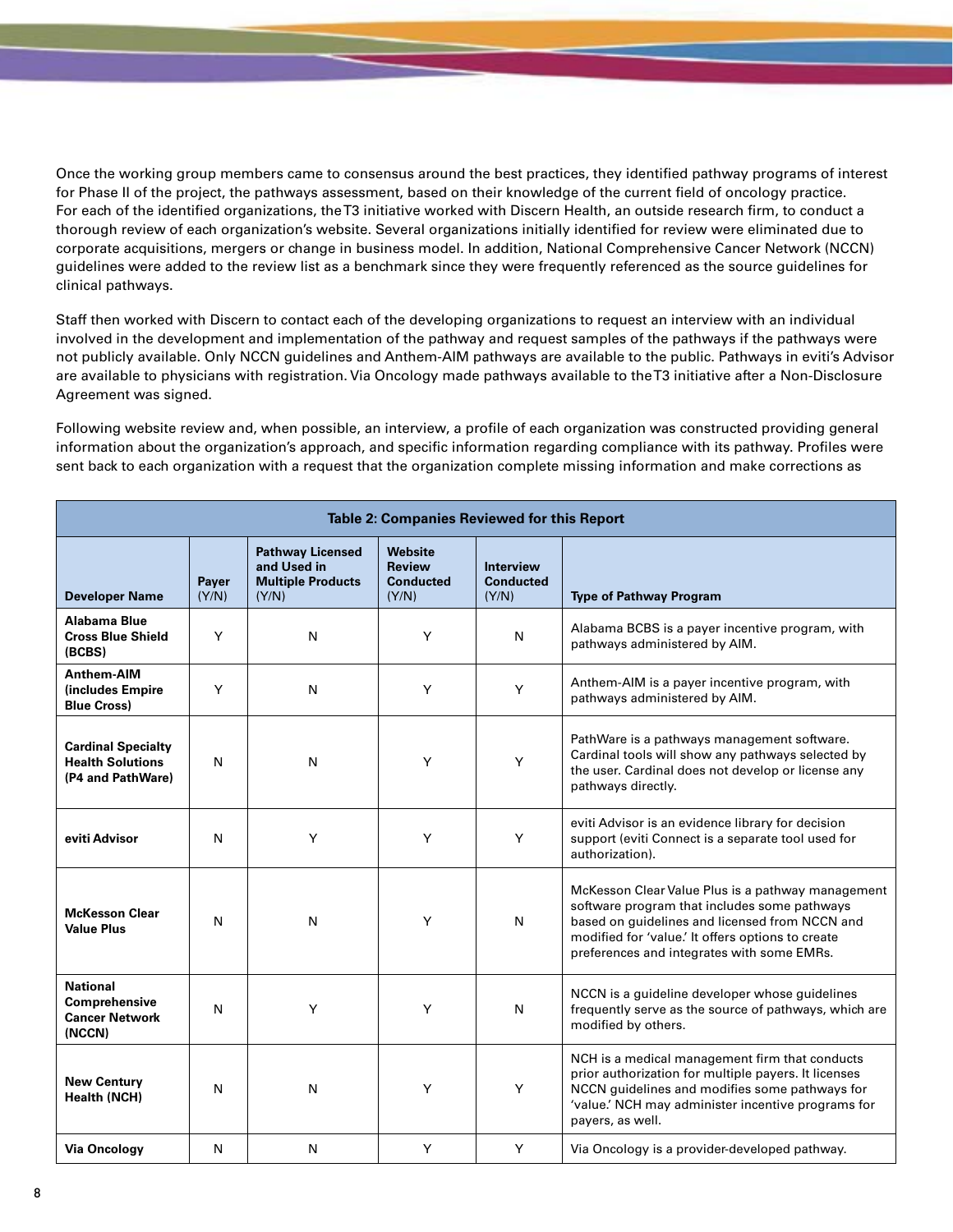needed. Note that following the web review and an interview, Cardinal Health was excluded from the study. The organization has a software tool that displays pathways along with outcomes and cost information, but does not develop or modify pathways.

Information on the companies and the data collection process is summarized in Table 2. The organizations varied significantly in their business models. They also varied in the amount of information and the level of detail publicly available. Because the actual pathways and policies were not available for review, we could not directly verify some of the information (for example, whether each item in a pathway included a citation). In these instances, we accepted information provided to us verbally by the developer. Where we were able to find general descriptive information but not details, we rated the organization as being in 'partial' compliance. Table 3 provides web links to pathway practices or the provision of information that we found unusual or exemplary.

The findings presented in the following sections correspond to the Best Practice Recommendations presented in Table 1. Because of the diversity of organizations represented in the sample, and the small size, we report the findings qualitatively.

| <b>Table 3: Best Practice Examples</b>                                                                       |  |  |  |  |  |
|--------------------------------------------------------------------------------------------------------------|--|--|--|--|--|
| <b>Transparency of Pathways</b>                                                                              |  |  |  |  |  |
| <b>National Comprehensive Cancer Network (NCCN) Guidelines</b><br><b>Anthem-AIM</b> Pathways and work sheets |  |  |  |  |  |
| <b>Disclosure of Conflict of Interest and Participants</b>                                                   |  |  |  |  |  |
| <b>NCCN</b> Guidelines<br><b>McKesson Clear Value Plus Pathways</b>                                          |  |  |  |  |  |
| <b>Patient Information</b>                                                                                   |  |  |  |  |  |
| <b>NCCN Information for Patients</b>                                                                         |  |  |  |  |  |
| <b>Reporting and Metrics</b>                                                                                 |  |  |  |  |  |
| Via Oncology's reporting portal                                                                              |  |  |  |  |  |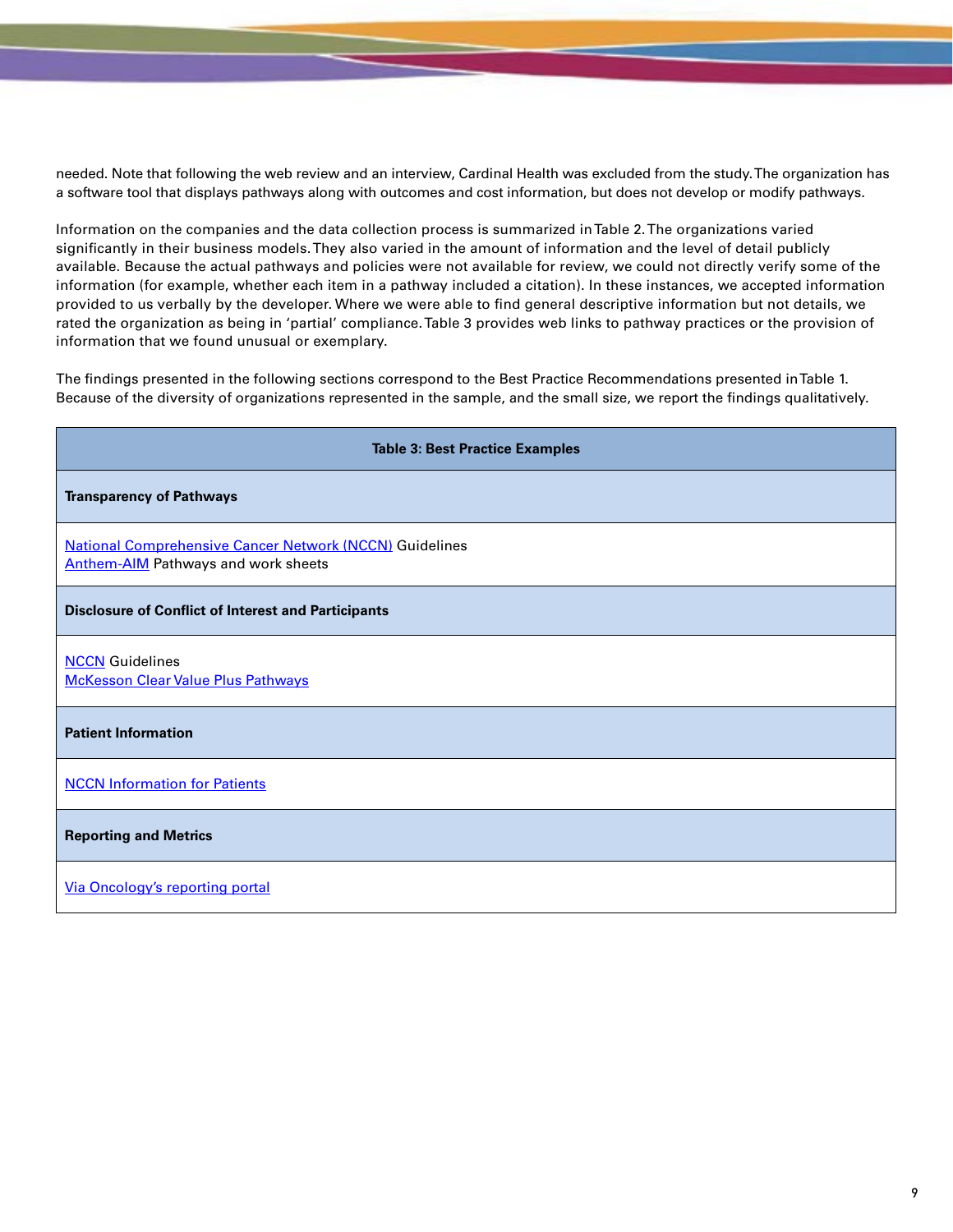# **Section 2: Findings**

# **Current Environment**

# **Key Takeaway: Oncology pathways are complex tools used by multiple interconnected stakeholders (for definitions, see Appendix B: Clinical Pathway Stakeholder Groups).**

- Most organizations involved in pathway development and implementation have intersecting businesses or elements of businesses. For example, NCCN guidelines are incorporated in eviti Advisor's library tool, which is used in AIM pathways, which are embedded in Anthem's Oncology Quality Care program. Other pathway developers also start with NCCN guidelines and make modifications or add 'preferences.'
- Software companies have emerged to help providers manage the complexity of pathways. They allow users to display the pathway, criteria for use and expected revenue to the provider. They also allow practitioners to sort by payer to determine the payer-preferred pathway. These software programs do not interface yet with prior authorization functionality.
- A number of the organizations identified for assessment have been acquired or merged. For example, P4 pathways were purchased by Cardinal Health and essentially retired. The Blue Cross Blue Shield of Michigan collaboration with the Michigan Oncology Clinical Treatment Pathways Program has also been recently retired.

# **Key Takeaway: Pathways can be constructed to meet different goals, depending on payers' needs.**

- Although most entities use the same source information, they modify or display the evidence or pathways to direct providers to different preferences. Payers may require providers to access the pathway information in a unique webbased portal or non-interoperable software program as part of prior authorization for payment. Thus, there is a high administrative burden associated with accessing and managing similar, but not identical, pathways from multiple sources.
- The same pathway may be used in different ways by different customers. Development of a pathway and the linkage with financial incentives are often distinct processes. For example, eviti Advisor hosts a library of all evidence-based, recognized treatment pathways. The pathways can be accessed by providers at no charge for decision support. The library is also licensed to other users such as payers or medical groups. Users set preferences, 'flag' certain pathways as a preferred pathway or modify them. Adherence to a preferred pathway is measured and/or incentivized by the user – a payer or medical group – not the pathway developer.
- Clinical pathways identified for this project are more limited in scope than initially anticipated. All of the pathways and guidelines assessed, except those of Via Oncology and NCCN, were specific to medical oncology drugs, and to physicians. Their scope did not include other oncology therapies (radiotherapy and surgery), or other types of practitioners.

# **Alignment with Expert Working Group Best Practices**

#### **Key Takeaway: There is an important lack of transparency in how pathways are developed.**

- Pathways are treated as proprietary and are not available for public review, which makes it difficult to understand how pathways are developed or how pathways issued by different organizations differ from each other.
- There is no information to show how evidence is weighed in determining which treatments are on-pathway versus not, how payer preferences are weighted, or how disagreements are resolved. Developers state that pathway preferences are generally determined first by treatment efficacy, then by treatment toxicity and strength of evidence, then by cost, but no further detail is usually given. All pathway-related organizations included in this assessment did state they rely on evidence-based information and most provided descriptive information about their processes. They also engaged practicing oncologists to review and develop pathways in various ways.

# **Key Takeaway: Clinical pathways add to the administrative burden for the oncology care team.**

• A plethora of organizations develop or use pathways in a confusing array of products and programs, including decision-support tools, practice management tools, prior authorization programs, and incentive programs, which means the oncology care team cannot assume all pathways accomplish a singular goal.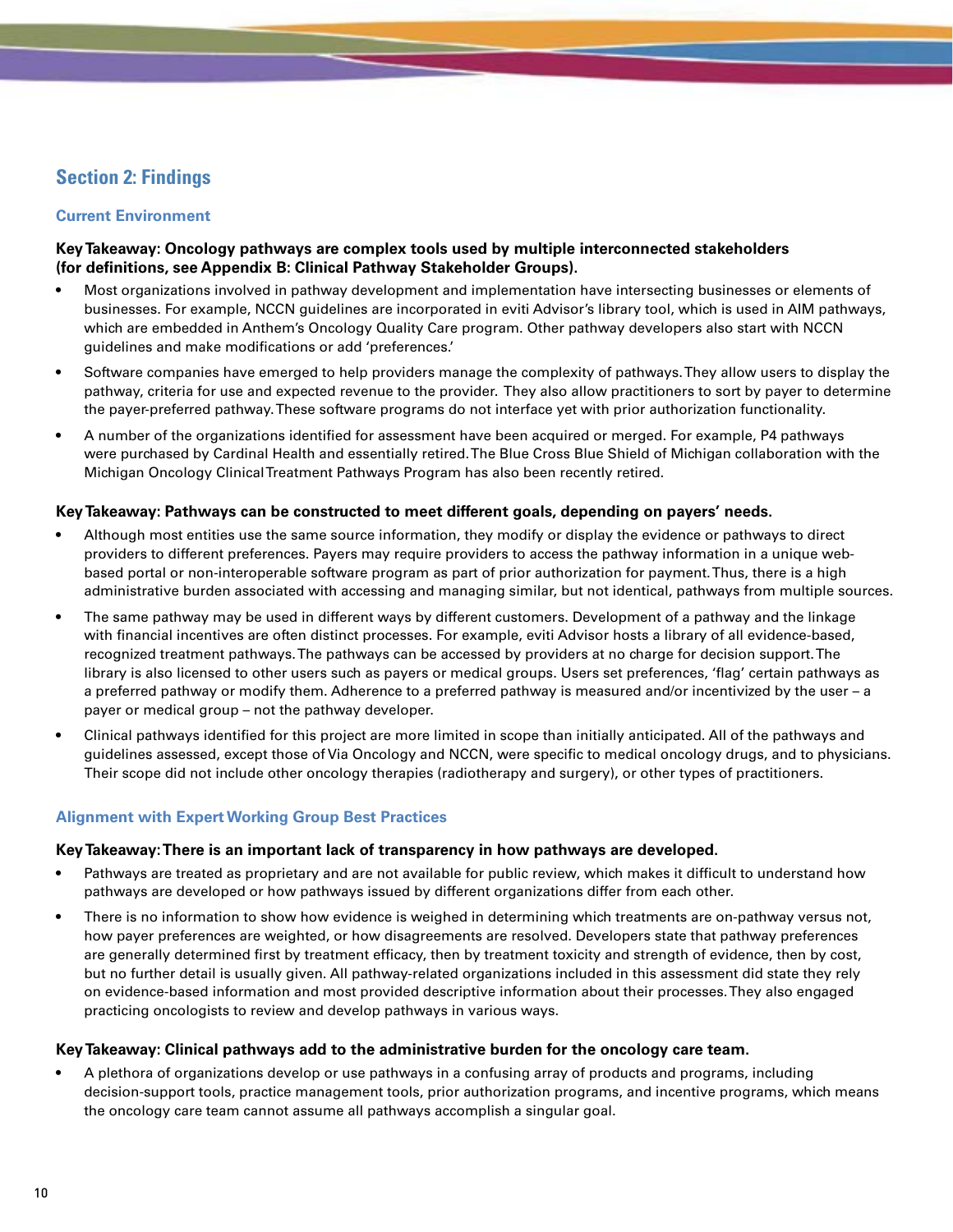- Incentive programs also vary from payer to payer, adding another layer of burden. Payers use different rules to implement variable incentive payment programs, the goal of which is to direct practitioners to more cost-effective treatment regimens when treatments that are deemed to be equally effective are available.
- In addition to using pathways to accomplish different goals, every payer has a separate pathway IT infrastructure for their pathway, as well, which means providers have to access multiple tools at the point of care.

# **Key Takeaway: There are limited efforts to engage with patients about pathways or inform them when pathways are being used to manage available treatment.**

- No evidence was found that patients are involved in the development or implementation of pathways. Additionally, there is also a lack of patient input into many of the NCCN guidelines, which serve as the source for many commercial pathway programs.
- A few of the pathway organizations reviewed provide patient information or descriptive information about the need for evidence-based treatment. They do not provide information on the risks and benefits of using specific pathways.
- Payers expect that practitioners discuss treatment preferences, cost and effectiveness with patients prior to seeking authorization for a particular pathway. They provide no guidance to practitioners about informing or disclosing the use of pathways to patients.

### **Key Takeaway: There are no universal best practices covering the frequency of pathway updates or the integration of real-world data into pathway revisions.**

- Pathway developers do monitor and update pathways to ensure that pathways reflect the latest evidence, but prior authorization and incentive programs may experience a lag time.
- No payer pathway integrates with provider EMRs. As a result, no patient specific data are available for treatment evaluation or quality management purposes. EMRs contribute to this problem by each having a unique data architecture.

# **Detailed Findings**

#### *Pathway Development*

# **Key Takeaway: Almost all pathways have a formal development and governance process, but the details regarding updates, stakeholder engagement, and submission of feedback vary.**

- Many of the organizations reviewed for this report are accredited by an external organization, including URAC and the National Committee for Quality Assurance (NCQA), both independent, non-profit entities aimed at pursuing high-quality healthcare. As such, they are required to have organizational policies and procedures in place for governance, as well as policies for grievances, appeals, and quality assurance. Accreditation applies to these broader organizational processes, not necessarily to the pathway product.
- Most pathways reviewed reported that their pathway development process usually starts by reviewing a recognized guideline, such as NCCN guidelines, and from there the developer or payer will consider other evidence (strength of evidence, new data, cost) in an effort to refine it.
- All of the developers have a formal process of updating the pathways at least quarterly, and also in response to changes to a source guideline (i.e., NCCN guidelines), a new U.S. Food and Drug Administration (FDA) approval, or new evidence.
- Developers appeared to consider oncology pathways to be physician-oriented, rather than multidisciplinary tools. Some indicated that pharmacists may be involved in development if needed, but none included patients, nurses or social workers. A few included or intended to add some recommendations for ancillary service providers.
- All organizations involve practicing oncologists in pathway review and development, some as staff and some on advisory committees. There was highly variable information available as to the composition and role of advisory committees, as well as conflict of interest disclosures relating to participants.
- All of the organizations have some process for providing input on the pathways, but often instructions on how to provide comments were very difficult to find. Only a few – NCCN guidelines and McKesson pathways – clearly indicate how to submit comments and how the information will be reviewed.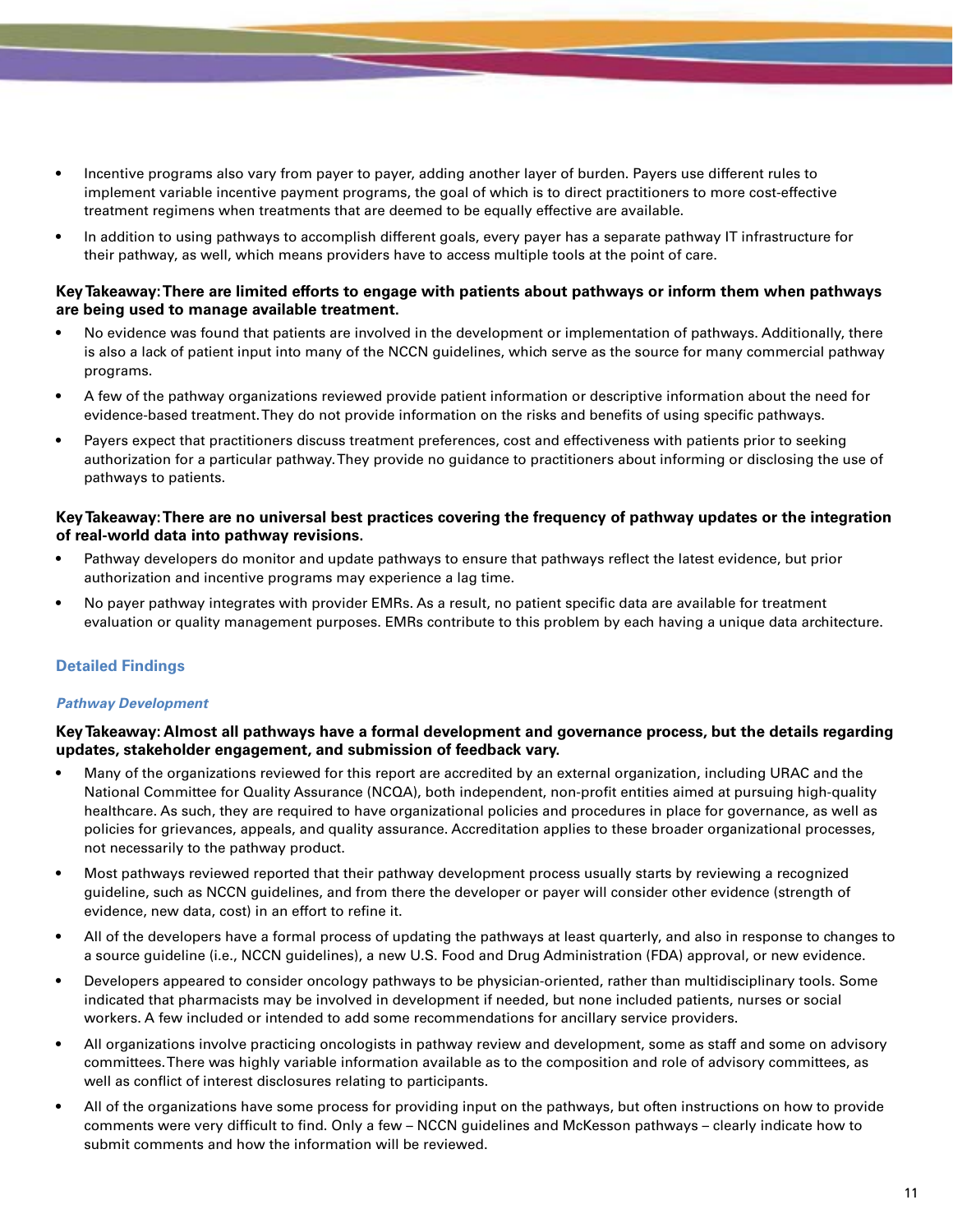# **Key Takeaway: All of the pathways assessed are stated to be based on high-quality evidence, though few developers make it clear how they weight or prioritize evidence when updating their pathway.**

- All of the pathways were stated to be based on high-quality evidence, and most pathway developers referenced the same source guidelines, such as NCCN.
- While every organization modifies their pathways in response to changes in source guidelines (usually efficacy, toxicity, cost), none of them provided information on weighting or prioritizing the evidence used to make changes.

# **Key Takeaway: Pathway developers vary significantly in how transparent they are with information concerning the development of their pathway.**

- Some pathway organizations list all of the pathway development advisors with their affiliations, and also make the pathways themselves available. Others provide only general descriptive information about the type of people involved and the pathway itself.
- Many pathways are considered proprietary and as such are not available for review by non-license holders. Only the provider-developed source guidelines (NCCN, ASCO, or American Society of Hematology) were directly accessible, as were the pathways used by Anthem-AIM. Via Oncology provided access to the pathways after completion of the data collection phase.

# **Key Takeaway: Many developers include a process by which patients can receive treatment off-pathway for medically necessary reasons; they do not usually develop an option for taking a patient off-pathway due to patient preference.**

- All pathway developers acknowledge the need for off-pathway practice. They distinguish 'off-pathway and evidence-based' from 'off-pathway and not evidence-based.' Use of pathways is connected both to payer prior authorization programs and incentive programs (see Example), with payers designating pathways that align with their specific value criteria as being high-value pathways. Depending on the type of entity administering the pathway, the consequences for going off-pathway vary. For example:
	- o Off-pathway but evidence-based: This might occur if a provider selects a pathway that is consistent with NCCN guidelines but is not identified as a payer-designated high-value pathway. These treatment requests are typically approved in prior authorization but are not eligible for incentives.
	- o Off-pathway and not evidence-based: A treatment course not consistent with NCCN guidelines would fall out of automated approval and be subject to medical review by the payer's medical management process. This treatment would also not be eligible for incentive.
	- o Off-pathway due to clinical trial: Payers and medical groups vary as to whether participation in clinical trials is considered onpathway for incentive purposes. A proposed treatment in a clinical trial may be subject to medical review to determine which aspects of the treatment will be covered under the patient's benefit plan.
- Patients going off-pathway due to patient preference is not addressed by any of the organizations in this sample. Interview respondents indicated that physicians discuss preferences with the patients and that the preferences should be reflected in the pathway authorization requests submitted to the payer or prior authorization form. Some respondents noted that decision-support tools show all evidence-based options, including payer-designated high-value pathways, and that providers use these tools to inform patients and determine preferences.

# **Example: Pathway Deviations:**

New Century Health (NCH) provides prior authorization of oncology treatment plans for payers and helps to administer incentive programs. Any proposed treatment regimen consistent with an appropriate NCCN guideline is authorized for payment. Those not on an pathway consistent with NCCN guidelines are reviewed for approval or denial. A subset of modified NCCN treatment guidelines are identified through NCH as equally effective and more cost effective. If individual providers select these for 80% of patients covered for the payer, the provider is eligible for the payer's incentives. NCH recently changed its policy and now considers clinical trial participation to be on-pathway, as well.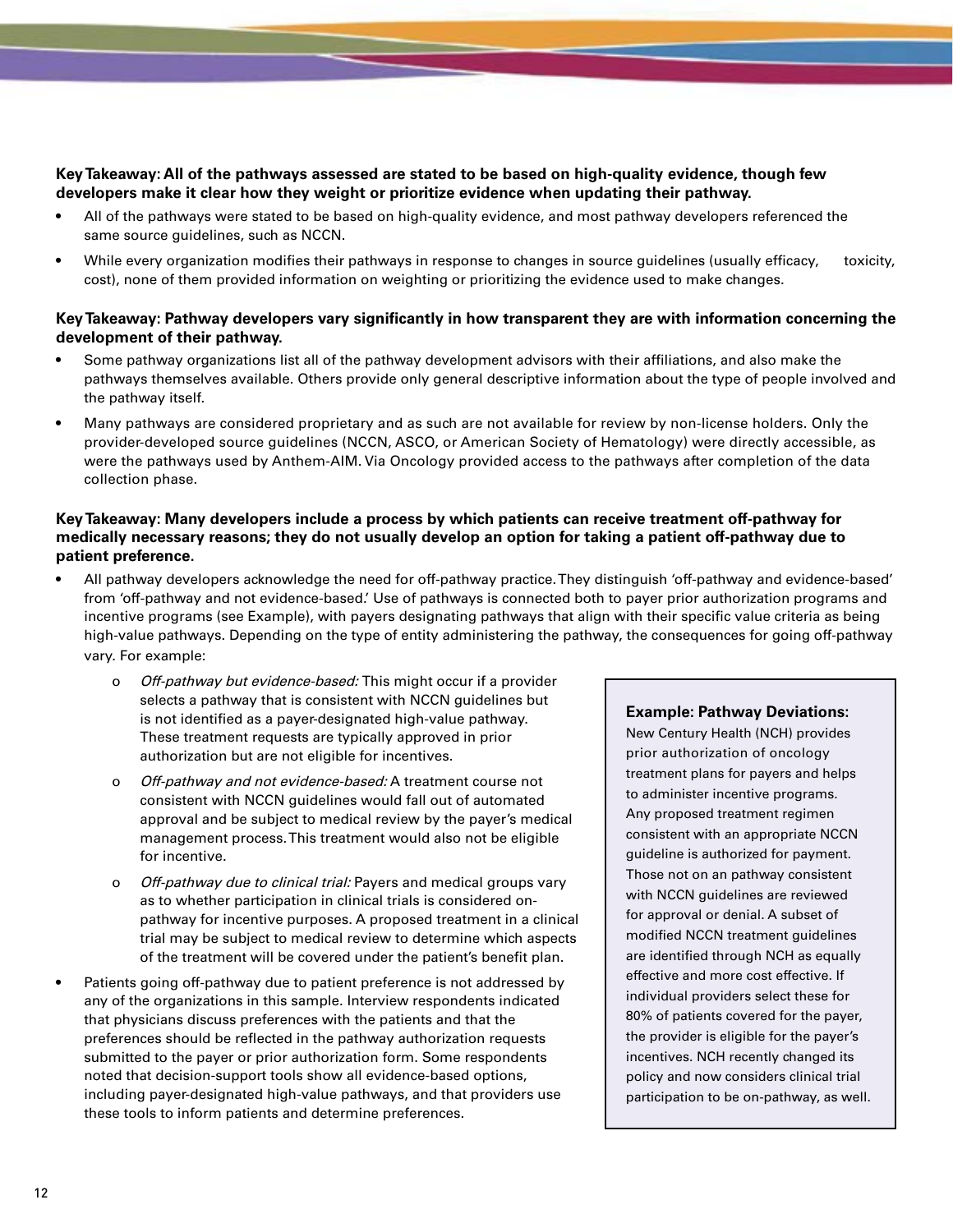# **Key Takeaway: The lack of interoperability and integration between pathway and EMR IT infrastructures is problematic, resulting in increased administrative burden for the oncology care team.**

- There is a widespread lack of interoperability among pathways, EMRs, and payer portals. Pathways used or developed by payers are not integrated with practice EMRs. Various respondents indicated that interoperability is the 'holy grail,' but noted technical challenges add to the administrative burden of the care team, such as downloading separate order sets and benefit plans and managing multiple payer requirements.
- Payer pathways typically require that providers fill out a patient worksheet and then have the data entered onto the payer's prior authorization web portal by an administrative staff person. This process entails duplicate entry of patient information (both in the EMR and the payer portal).
- Provider-developed pathways, specifically Via Oncology, link to the provider/practice management system and offer real-time decision support and have some interoperability with certain brands of EMRs. Via Oncology recommends that oncology groups using the pathways for decision support and quality improvement negotiate with payers to allow the Via Oncology pathways to be used in place of the payer-supplied pathways.

# *Pathway Implementation*

### **Key Takeaway: Pathway developers do not see communication with the patient around the role and use of pathways in oncology treatment as their responsibility.**

- No developer or payer provided guidance on how their pathways should be communicated to patients being treated on a pathway. Several – notably the NCCN guidelines and Via Oncology pathways – had supplemental information or guidelines available to patients that explained the value of evidence-based medicine, offered educational information, and suggested that patients use the information for a discussion of treatment options with their provider.
- During one-on-one interviews, developers were puzzled about the need to disclose to patients that they were being treated on-pathway. They commented that oncology treatment has always been protocol-driven, and that it is the oncologist's responsibility to discuss treatment options with the patient. Several developers also noted that there are many conflicting incentives in oncology practice, not all of which are payer-driven.
- Patients who actively seek information around the role and use of pathways, particularly the pathways used to guide a patient's specific treatment, may have difficulty finding it. While Anthem-AIM, eviti Advisor and NCCN make their pathways and/or guidelines available at no charge to patients and practitioners, other developers and payers do not make the pathways available to non-customers.
- Developers did not provide readily available contact information for patients to obtain more information.

#### **Key Takeaway: While developers have created training tools to help oncology care teams handle activities such as prior authorization, tools geared toward integrating pathways into provider workflows have not yet been created.**

- The development of oncology pathways and software tools aimed at integrating pathways into provider workflow, appear to be separate areas of capability. There are many brands of EMRs and many prior authorization web portals. To ensure universal interoperability, either EMR developers and pathway software developers would all have to use the same data transmission protocols, or the pathway developer would have to create interoperable versions for each brand of EMR. This integration has not occurred. McKesson states they have integrated pathways with several brands of EMR and display pathways according to payer preferences, but we were not able to view this functionality.
- Pathway tool and software training is available for discrete purposes. Payers using pathways for prior authorization, or as part of an incentive program, offer training on how to use the web portal to transact the activity. Payers and pathway developers do not provide providers with training on how to interact with patients about the use of pathways or on how to use pathways to support shared decision-making with patients.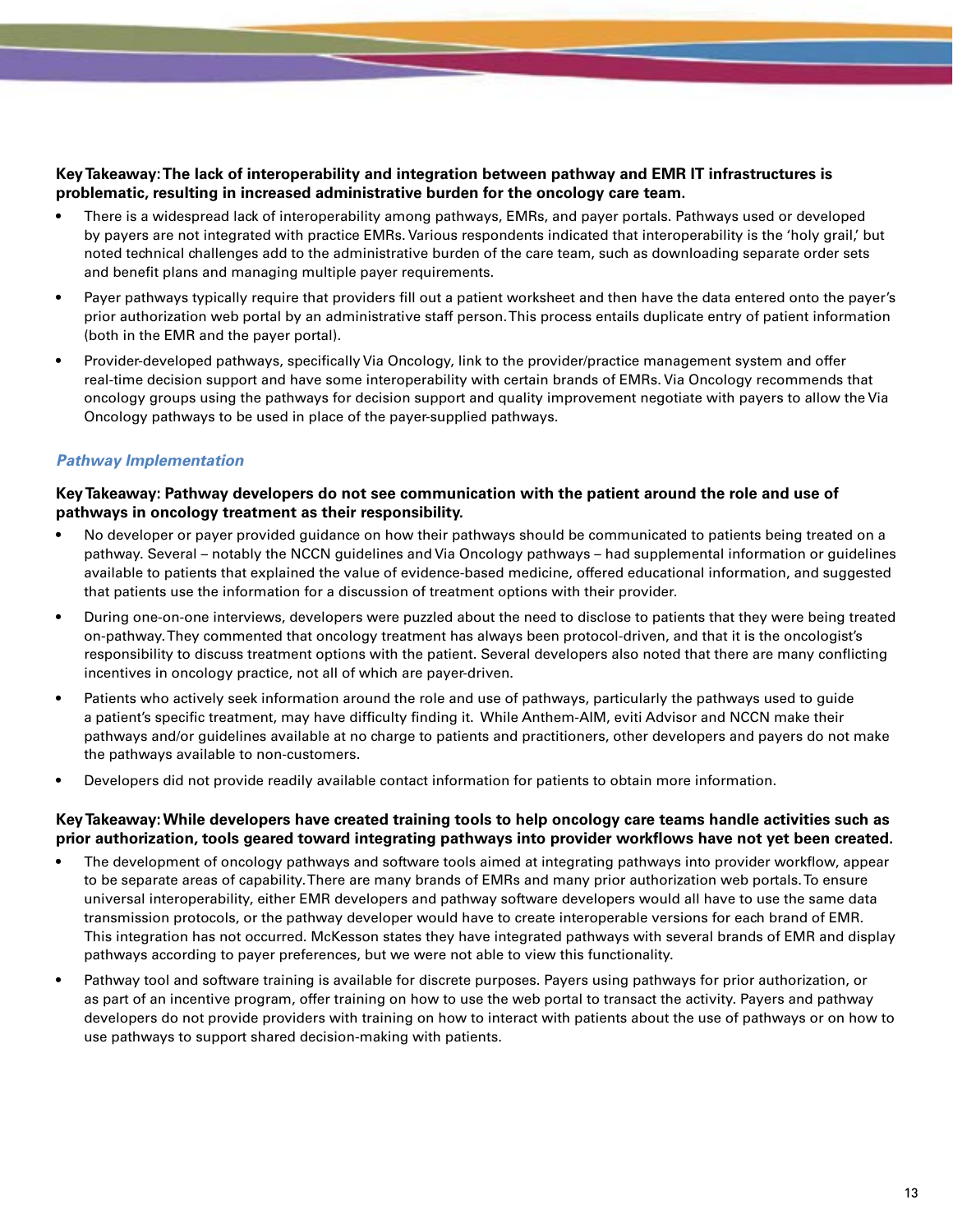# **Key Takeaway: Pathways can be used as tools to both facilitate authorization of oncology treatment (prior authorization) and track pathway adherence for incentive programs.**

- Many payer organizations link pathway adherence to a simplified approval process during prior authorization. As noted earlier, when a pathway is being used for prior authorization purposes, on-pathway treatments are approved more efficiently than off-pathway treatments. Additionally, some pathways may be indicated by payers as 'preferred' pathways. Providers who treat according to the 'preferred' pathways may receive more prompt payer approval for treatment and also become eligible for incentive payments. The complexity of the case could play a role in speed of review, as well; offpathway treatment review can be fast-tracked for complex medical issues.
- All pathways included in this review were accompanied by clear information that off-pathway treatments are expected for some patients, and that the provider should make this determination. Prior authorization for off-pathway treatment is conducted on a case-by-case basis.
- There are different implications of going off-pathway depending on whether financial incentives are associated with pathway adherence. No 'penalties' were identified for not treating a patient on-pathway, but the provider may lose eligibility for an incentive payment. A lack of incentive may be viewed by many as a penalty.

# **Key Takeaway: Participation in clinical trials is treated inconsistently (e.g., off-pathway versus on-pathway) across pathway developers and payers; furthermore, there are no data collection protocols to follow outcomes for patients who go off-pathway.**

- Eviti's Advisor tool proactively recommends clinical trials when the patient does not meet criteria for an evidence-based regimen and considers participation in these trials to be on-pathway. New Century Health (NCH), however, formerly did not count patients who participated in clinical trials as either on-pathway or off-pathway, which has implications in how a provider's pathways adherence percentage is calculated, and thus could affect whether a provider receives an incentive. NCH and Anthem-AIM recently announced they will now consider clinical trial participation to be on-pathway for the purpose of calculating adherence.
- None of the developers included in this assessment has a pathway-specific protocol for following patients being treated off-pathway, although many noted that the oncologist may continue to follow the patient. Since no pathways are integrated with EMRs, most respondents noted that they have no data with which to follow a patient after the prior authorization transaction or after a patient goes off-pathway.

# *Pathway Monitoring and Evaluation*

# **Key Takeaway: No entity has access to all of the data desirable for monitoring of accuracy, quality and appropriateness of care.**

- There was no evidence of universal monitoring or collaborative monitoring of pathway utilization. Most organizations have an advisory committee and collected the data that they were able to access.
- While prior authorization organizations, payers and provider groups track the rate of on-pathway versus off-pathway, no information was found regarding how that adherence data are provided to physicians.

# **Key Takeaway: Most pathways developers do not have access to all of the data necessary to fully evaluate the effectiveness or efficiency of their pathways.**

- Pathway developers do not recommend specific quality, outcome or patient experience measure for evaluation of pathways. This may in part be attributable to a lack of access to and interoperability with EMR data. That said, pathway users – oncologists and oncology groups – may be using their own patient-level data to evaluate the care provided.
- Some companies offer the capability to benchmark performance of a specific user group to another group's performance. Anthem-AIM has engaged a data analytics firm, HealthCore, to evaluate aspects of its pathways program and has presented these data at an ASCO meeting.21
- Companies engaged in prior authorization can monitor off- and on-pathway rates. NCH commented that it monitors offpathway rates, and will evaluate the pathway itself if the company detects an unusually high rate of change in off-pathway adherence. Significant changes could signify either that providers are ahead of updates to the pathway, or that providers do not understand protocols within the pathway.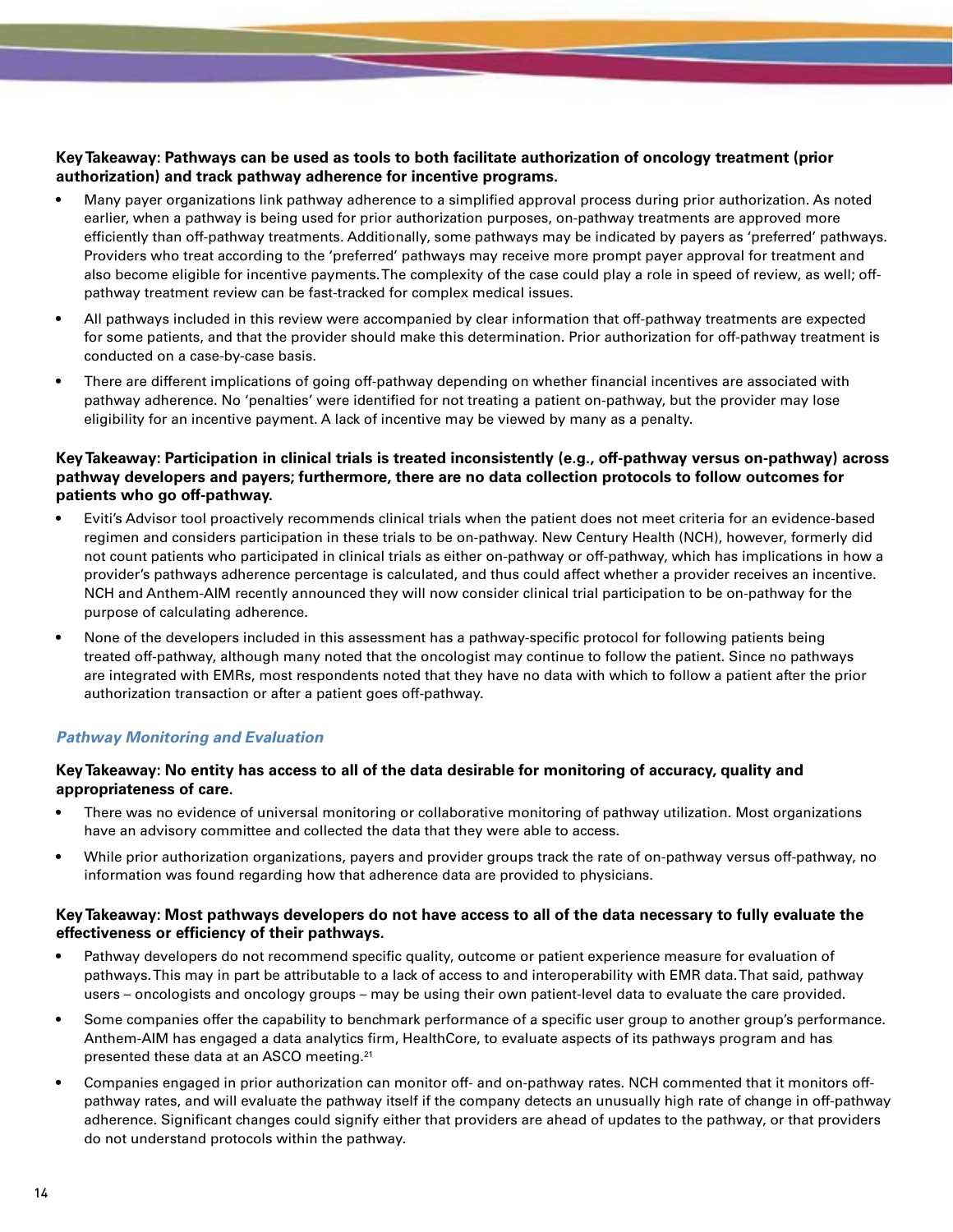# **Section 3: Discussion & Conclusion**

### **Discussion**

The findings of this expert working group report underscore the importance of evidence-based treatment protocols. While both guidelines and pathways can be viewed as treatment-guiding tools, the goals of these tools may differ. Payers, in particular, view pathways as a strategy to support the practice of evidence-based medicine, while addressing the urgent need to manage the costs of oncology care. As such, they are using pathways as a tool to direct physicians to effective treatment options, from both an economic and patient outcomes perspective.

However, the findings of our analysis also showed that while most pathways inherently have similar goals, their development, implementation, monitoring and evaluation can vary substantially. The analysis also found variability in pathway transparency. To be specific, it was neither clear how pathways were developed and modified, nor was it clear if pathways are chosen because of how cost effective they are.

One strategy to make pathways more transparent would be to include stakeholders, particularly patients or patient advocates, throughout the pathway process to review and provide feedback on preferences and other real-world considerations. Unfortunately, many pathway developers do not engage with stakeholders, and as such, they are developing tools that may limit treatment options, without talking to the primary party that is ultimately impacted – patients.

Part of the reason patient preference is not addressed may be due to the fact that the pathway developers assessed for this project suggested that patient engagement is the responsibility of the provider. While the working group agreed that providers do need to talk to patients about pathways, patient care preferences, and the full range of treatment options, they thought it was also crucial for developers to include patient feedback and develop pathways that are responsive to patient needs.

In addition, many of the pathway developers interviewed suggested that due to their inability to access the full range of patient data, developers cannot easily monitor and evaluate their pathways for effectiveness at the patient or population levels. This gap in oversight can have practical implications. If a pathway is not working for a particular patient population, developers may not know because they cannot access outcomes data; thus, the burden then falls to the providers and payers to alert the developer that their pathway should be updated, a process that could be inconsistently implemented.

The pathway developers that partook in this project did seem amenable to modifying or updating their pathways to suit payer and provider needs. In fact, depending on who licenses the pathway, pathways may serve multiple purposes in various settings – everything from decision support to prior authorization. They can also be customized to support different reporting preferences and even different incentive structures. Furthermore, multiple slightly altered pathways are currently in use for the same condition, each addressing a unique benefit design or promoting a payer's specific value criteria.

While customizable pathways work well for meeting the needs of various payers, they can cause administrative burden for providers, as they navigate diverse payer incentive structures and approval processes, which can be complex and highly specific to each payer. Adding to the administrative burden is the reality that most pathways have their own web portals that are required for approval, data submission, etc., as such, most pathways are not interoperable with EMRs. Healthcare teams may find themselves in situations where they have to access multiple electronic databases at the point of patient care, a situation that makes it difficult for the doctor to, in the exam room, focus solely on the needs of the patient and their family, potentially detracting from the doctor-patient relationship.

# **Conclusion**

Stakeholders in the oncology community are increasingly searching for innovative tools to support value-based care. Clinical pathways have emerged as a strategy for payers seeking to implement market-driven, evidence-based means for containing costs. However, reservations about pathways remain. First, there are concerns that pathways can inappropriately limit patient access to necessary treatment or hamper physician autonomy in determining the best care plan for their patients. Additionally, because payer pathways are as unique and variable as the payers themselves, the administrative burden for their implementation falls to the healthcare team and can potentially distract from primacy of the patient-provider relationship.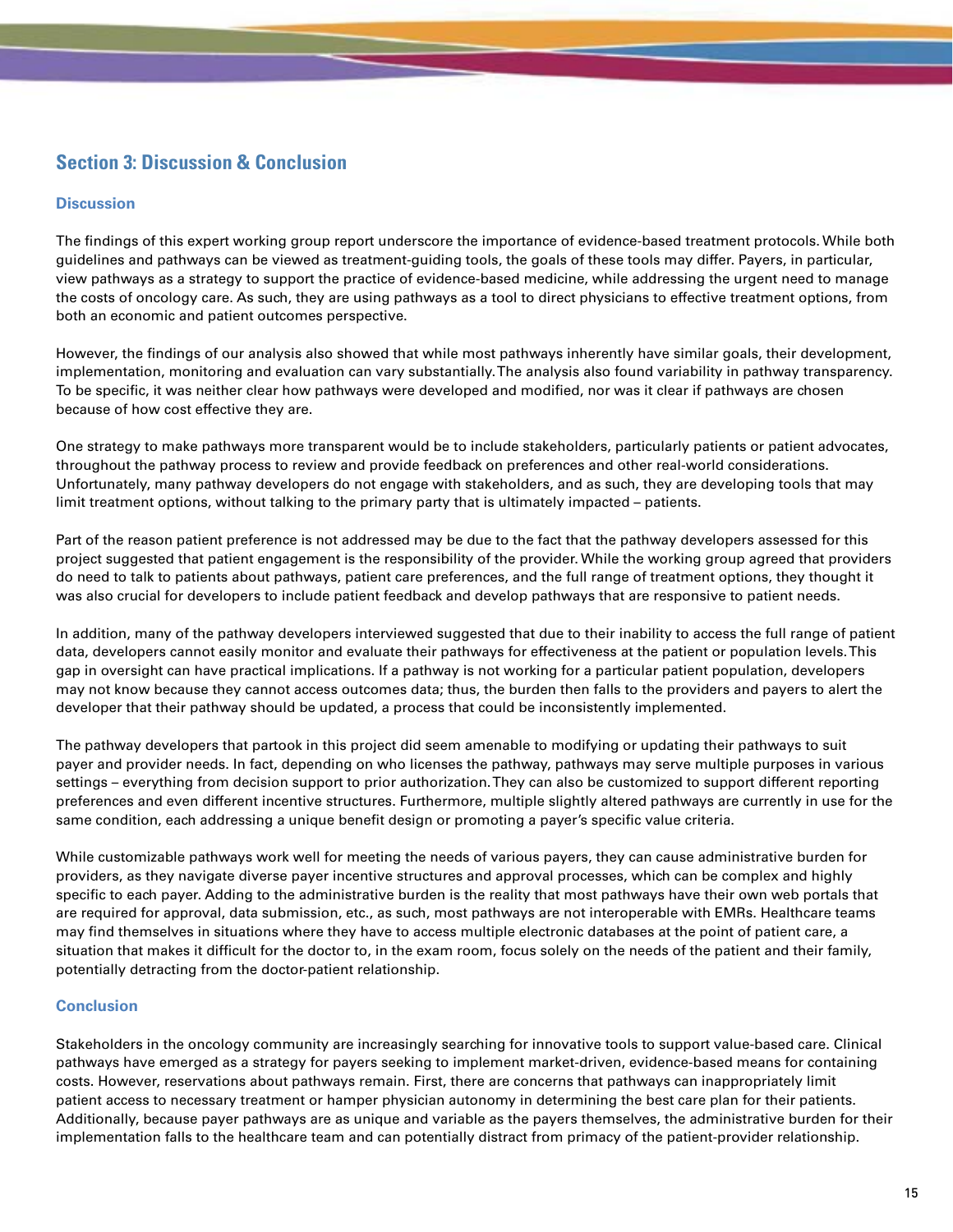Furthermore, patient engagement is not present at any stage of the pathway process, and many patients may not even be aware that their treatment options are being directed by a pathway. Finally, the siloed nature of the pathway stakeholders (payers, providers and developers) has led to a situation where there is no one party that oversees or is accountable for an individual pathway, from development through evaluation.

The lack of accountability across the lifecycle of a pathway, though problematic, can be rectified. In fact, there currently are independent bodies within the U.S. healthcare system that provide general oversight and help support accreditation, including the NCQA and URAC. Some groups focused specifically on oncology, such as the American Society of Clinical Oncology, the American College of Surgeon's Commission on Cancer, or the NCCN, have worked to support the accreditation process, as well. As key health stakeholder groups, these bodies create and endorse discrete quality measures, develop standards for health plans and providers, and support ongoing monitoring and evaluation of these measures and standards, all with the ultimate goal of improving patient outcomes. These organizations have experience working with small and large provider groups, payers, policymakers, the biopharmaceutical industry, and patients to build a system that prioritizes high-quality, value-driven, patient-centered care. This universal oversight is needed in the field of oncology clinical pathways.

Given this gap, and when taking into consideration the findings outlined in this report, the Turning the Tide Against Cancer initiative recommends identifying an independent third party that could serve in an accreditation or oversight capacity, from pathway development, to implementation, and to monitoring and evaluation. A future accrediting body could be tasked with developing standards and measures for each part of the pathway phase, including:

- Outlining standards for how treatment regimens are assessed and selected for on-pathway inclusion;
- Requiring stakeholder involvement, specifically patient involvement, in the development, monitoring and evaluation of pathways;
- Developing point-of-care tools or advocating for interoperability among electronic systems to ease the administrative burden for providers;
- Guiding the frequency of pathway updates that result from not just new scientific data, but also real-world evidence obtained during pathway monitoring and evaluation; and
- Establishing a disclosure system whereby patients are informed when a pathway is used to direct part of their treatment decision-making.

We have reached an inflection point in oncology care where there are real and acute concerns around how the cost of medicines impact patient access. Simultaneously, there is still a need to support innovation and patient-centered care. Determining innovative ways to deliver value-driven healthcare will be critical to making sure that patients benefit and are treated as individuals and not in a one-size-fits-all manner. When used correctly, pathways can have an important role in directing the right treatment to the right patient at the right time; however, we must ensure that these tools are appropriately constructed, implemented and monitored to provide patients with optimal cancer care.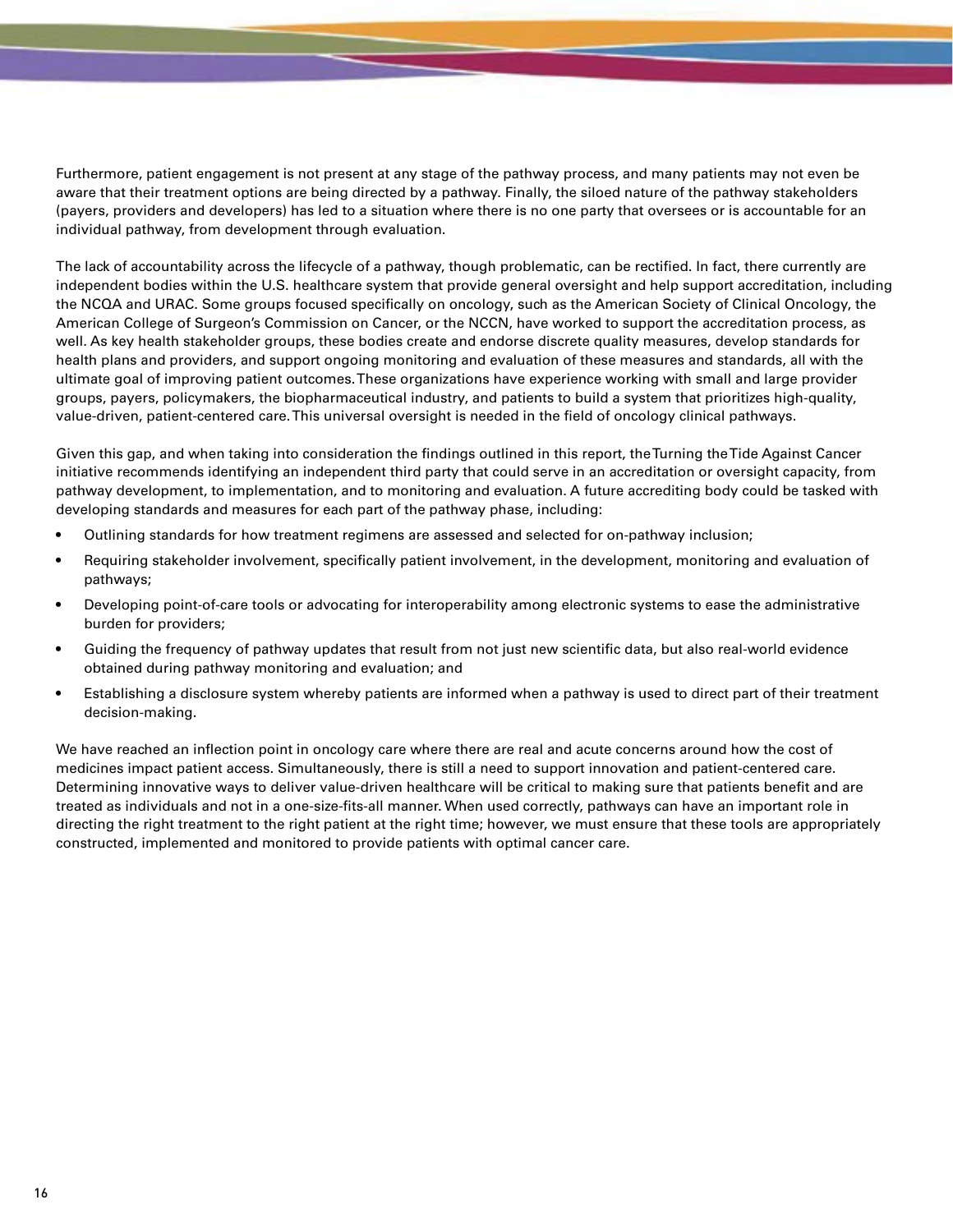# **APPENDIX A. Expert Working Group Participants**

Participants from the T3 Clinical Pathways Expert Working Group are below. The views reflected in this paper are not necessarily the views of individual members of the expert working group or the organizations they represent.

Amy Miller, Ph.D., Personalized Medicine Coalition (moderator)

Alan Balch, Ph.D., National Patient Advocate Foundation Patricia Goldsmith, CancerCare\* Marcia A. Kean, M.B.A., Feinstein Kean Healthcare\* Ira Klein, M.D., M.B.A., The Janssen Pharmaceutical Companies of Johnson & Johnson Gilbert S. Omenn, M.D., Ph.D., Center for Computational Medicine and Bioinformatics, University of Michigan\* Girish Putcha, M.D., Ph.D., Palmetto GBA Jon Retzlaff, M.P.A., M.B.A., American Association for Cancer Research John Sprandio, M.D., F.A.C.P., Oncology Management Services Kimberly Westrich, M.A., National Pharmaceutical Council Dana Wollins, M.G.C., American Society of Clinical Oncology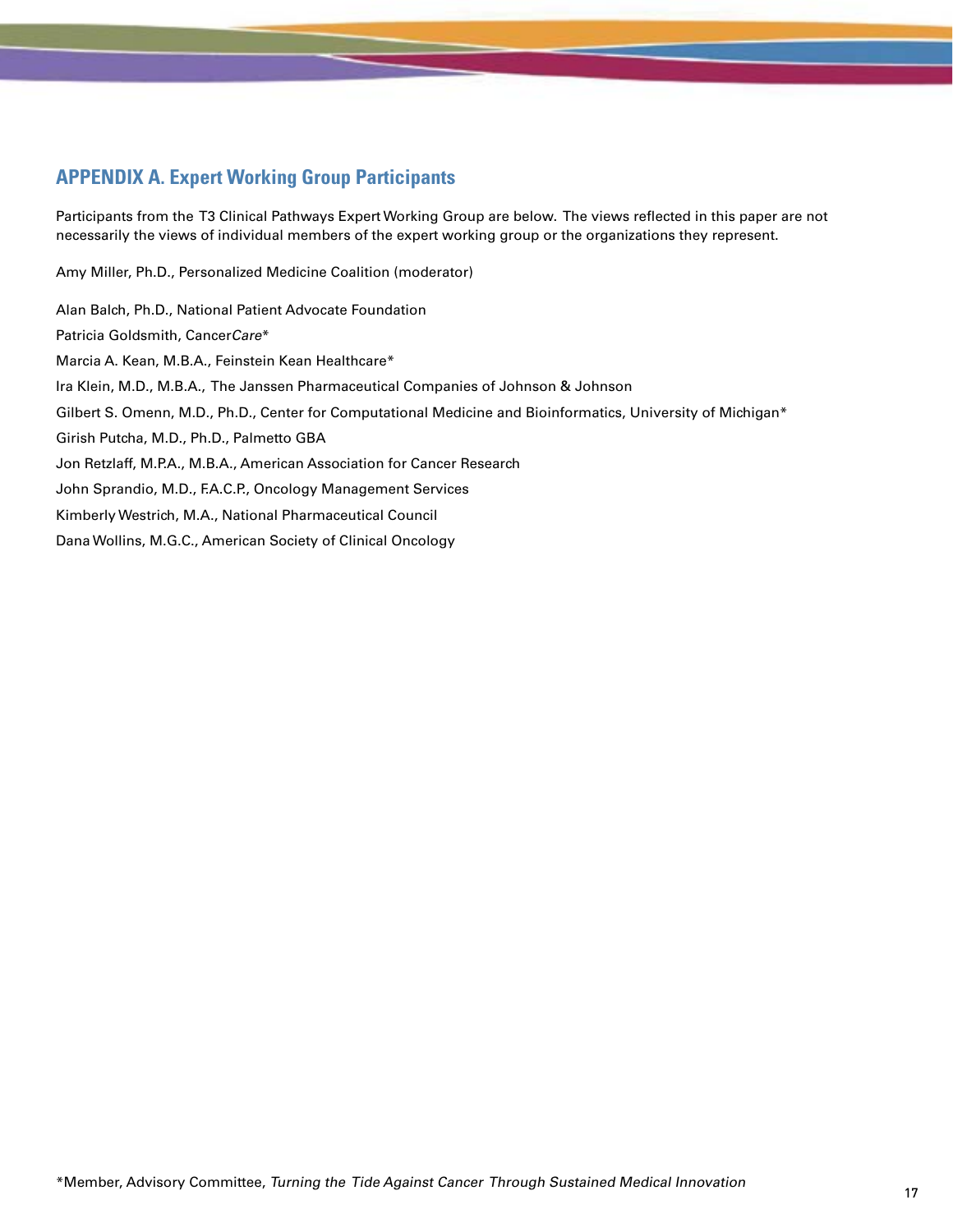# **APPENDIX B. Clinical Pathway Stakeholder Groups**

**Medical management firms**: These firms (i.e., AIM, New Century Health and eviti-Connect) perform 'prior authorization' services for provider groups, in which the company compares a proposed treatment regimen to a set of evidence-based guidelines. Commonly proposed treatments that meet the payer's criteria are authorized automatically; a proposed treatment plan that does not follow a known course of treatment is deferred for a formal medical review. Medical management firms may flag a subset of 'value' pathways on behalf of payers; practices selecting these pathways are eligible for incentive payments.

**Oncologists**: Oncologists are the individual cancer care physicians who interface directly with patients to discuss various treatment options, determine which treatment protocol to use, oversee patient care and manage patient-specific information in a paper or electronic medical record (EMR).

**Oncology group**: The majority of oncologists practice in group settings. The group selects which EMR to adopt and negotiates agreements with various payers. Sometimes the group will elect to adopt preferred oncology treatment pathways, and may use this indicator of evidence-based practice to negotiate better reimbursement from payers. The group may create its own incentives or comparative reporting for participating providers, and may also negotiate agreements with payers in which the payer offers incentive payments relating to use of pathways. Oncologists and oncology groups serve patients insured through a wide variety of payers, and thus could be incentivized to follow various pathways for different payers and the oncology practice itself.

**Pathway aggregators**: A cadre of organizations (e.g., eviti Advisor, McKesson Clear Value Plus and Cardinal Health Specialty Solutions) license or use physician-developed pathways in other tools such as decision-support or analytic software. These aggregators may modify or sort pathways in different ways, and package them for customers including physicians, physician groups, or payers.

**Pathway developers**: There are numerous types of pathway developers. Physician-led societies may create the guidelines that underpin many of the pathways, or at a minimum may create the guidelines that underpin many of the pathways, including the National Comprehensive Cancer Network (NCCN), American Society of Clinical Oncology (ASCO), and the American Society of Hematology (ASH). **Independent developers** (e.g., Via Oncology) develop proprietary pathways, and make the tools directly available to physicians, while also licensing their guidelines and pathways to decision-support and other vendors. **Medical management firms** (e.g., New Century Health) may layer on an additional level of development to identify subsets of pathways that are both evidence-based and cost-effective.

**Patients**: Cancer patients are the individuals receiving oncology treatment and are the ultimate beneficiaries of oncology care. Their interaction with the healthcare system usually comes at the point of care with their healthcare provider or through verifying/securing coverage decisions with a payer. Direct interaction with pathway developers is limited.

**Payers**: Payers are third-party public or private health insurance providers. They usually license an oncology pathway tool from the developer for the purposes of decision support or prior authorization. Payers also may work with pathway developers to ensure the resulting pathway tool represents the payers' specific value criteria.

**Standard of care**: Treatment that is accepted by the medical experts as proper treatment for a certain type of disease and that is widely used by healthcare professionals. Also called best practice, standard medical care, and standard therapy.<sup>22</sup>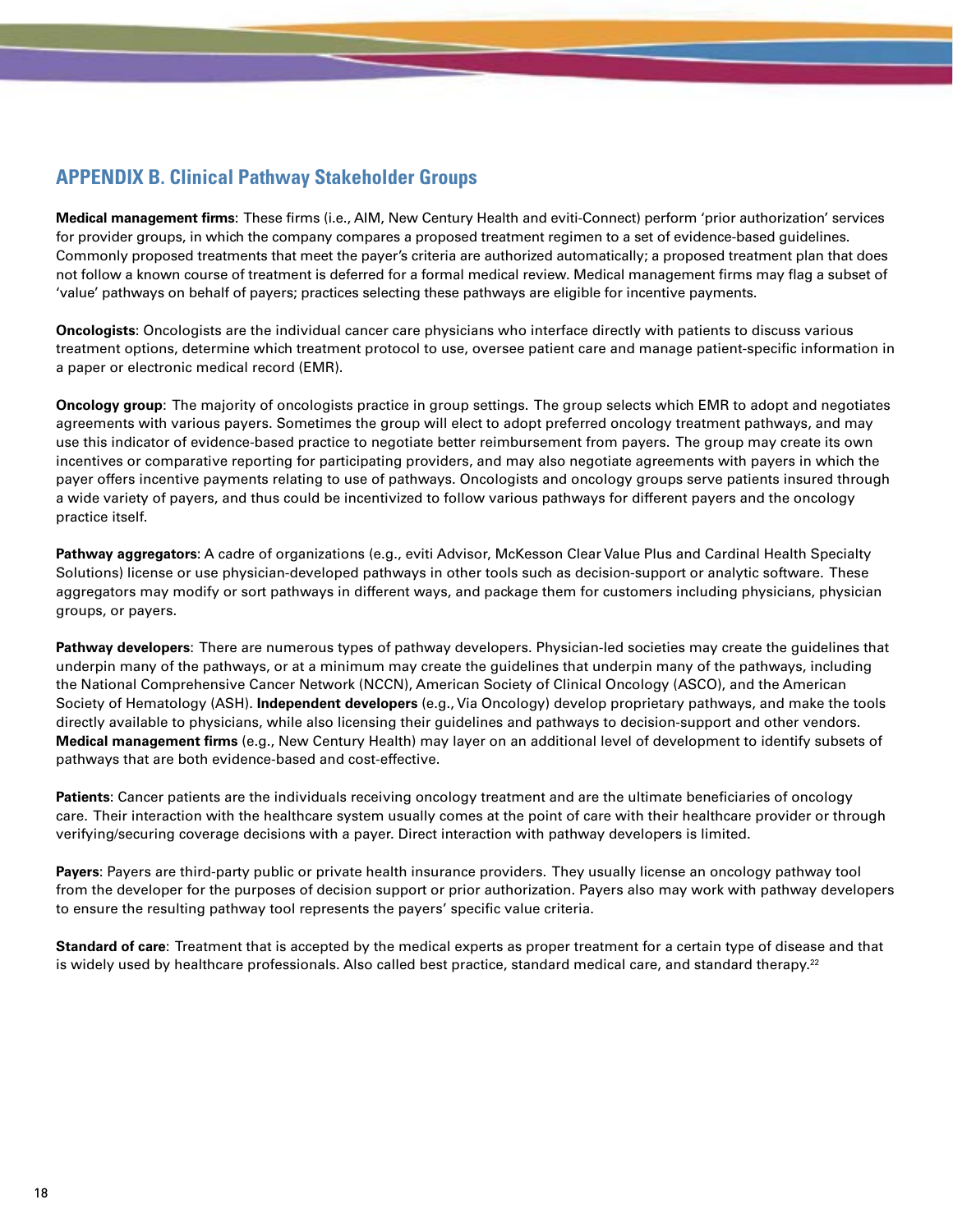# **Frequently Used Acronyms**

- AACR American Association for Cancer Research
- ASCO American Society of Clinical Oncology
- ASH American Society of Hematology
- CMS Centers for Medicare and Medicaid Services
- EMR Electronic medical record
- FDA U.S. Food and Drug Administration
- FKH Feinstein Kean Healthcare
- NCCN National Comprehensive Cancer Network
- NCH New Century Health
- NCQA National Committee for Quality Assurance
- OCM Oncology Care Model
- PMC Personalized Medicine Coalition
- T3 Turning the Tide Against Cancer Through Sustained Medical Innovation
- URAC URAC (formerly Utilization Review Accreditation Commission)